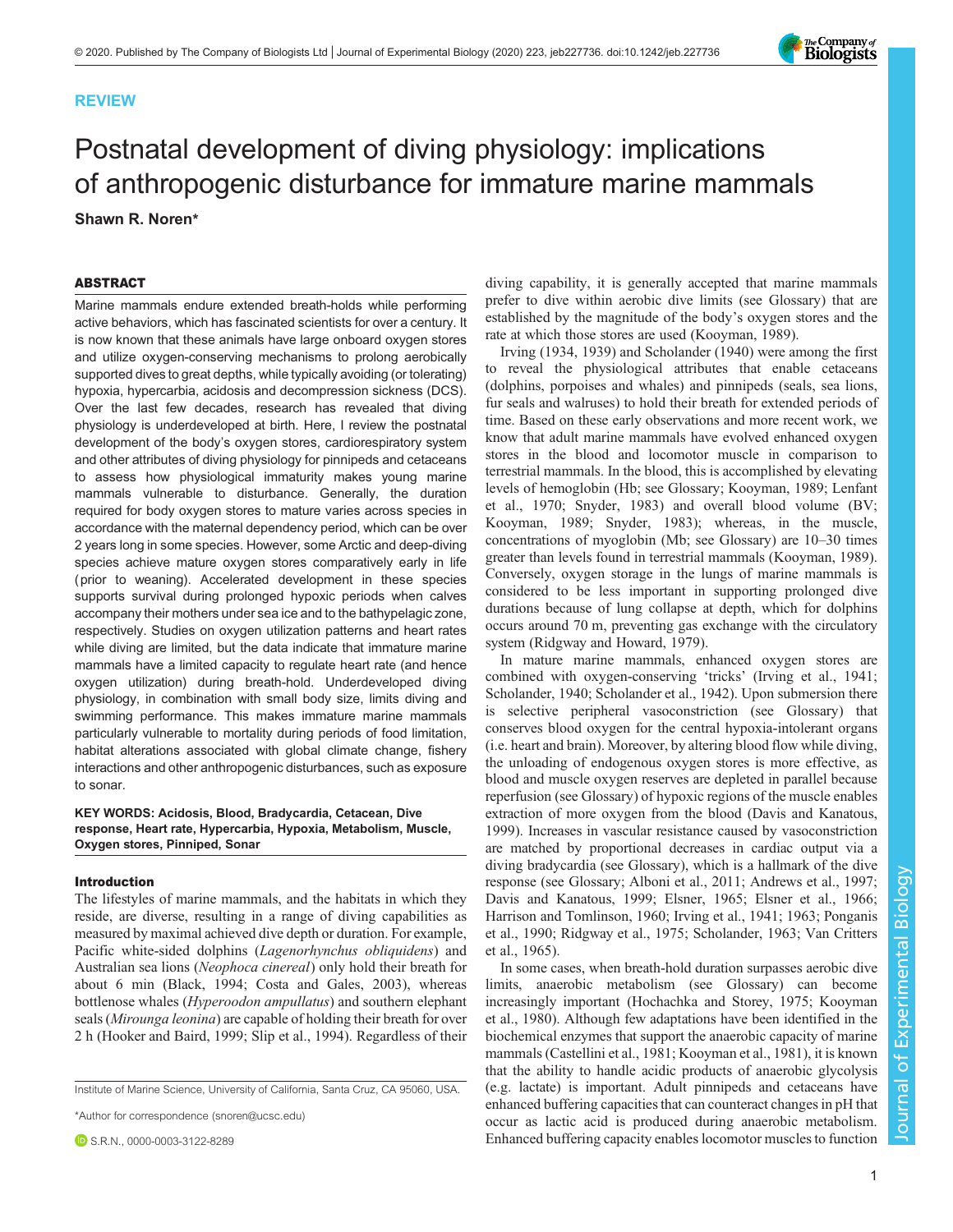#### Glossary Acidosis

Increased acidity in the blood or other body tissues.

Aerobic dive limit

The duration of a dive that is supported by the use of oxygen-based metabolism (aerobic metabolism).

#### Anaerobic metabolism

Anaerobic metabolism provides energy in the absence of oxygen; it does not produce as much energy as aerobic metabolism and it produces lactic acid, which can build up in the muscles and degrade muscle function.

### **Bradycardia**

Reduced heart rate.

## Calculated aerobic dive limit

The ratio of total body oxygen stores to the rate at which oxygen stores are utilized.

#### Cytoglobin

A globin molecule that may facilitate diffusion of oxygen through tissues and serve a protective function during oxidative stress.

#### Decompression sickness

Also called generalized barotrauma or the bends, decompression sickness refers to injuries caused by a rapid decrease in the pressure that surrounds the animal that results in dissolved gases coming out of solution, forming bubbles inside the body.

## Dive response

A set of physiological responses upon immersion that optimize the distribution of oxygen stores to the heart and brain to enable extended submersion.

#### Hematocrit

The ratio of the volume of red blood cells to the total volume of the blood. **Hemoglobin** 

The protein in red blood cells that binds with oxygen.

**Hypercarbia** 

Hypercarbia, or hypercapnia, is when there is too much carbon dioxide in the bloodstream.

# Hypoxia

Low oxygen in the tissue.

Inter-deep dive interval

The duration between the end of one deep dive and the beginning of the next deep dive.

## Maternal dependency period

Maternal dependency period is defined here as the nursing interval plus any terrestrial post-weaning fast.

## Myoglobin

An oxygen-binding protein in the muscle tissue of vertebrates.

#### **Neuroglobin**

A protein found in neurons that provides some resilience to hypoxia by assisting with the transport of oxygen across the blood–brain barrier. **Oxidants** 

Reactive molecules produced inside the body that can react with other molecules in the body, damaging them in the process.

## Oxidative stress

An imbalance between the production of reactive oxygen species and a biological system's ability to detoxify the reactive intermediates or to repair the resulting damage.

## **Reperfusion**

Restoration of blood flow to a tissue or organ.

#### Vasoconstriction

Narrowing of blood vessels due to the contraction of the muscular walls of the vessels; it reduces blood flow through that vessel.

during prolonged breath-hold and burst locomotion when the circulation may be unable to remove lactic acid [\(Castellini and](#page-8-0) [Somero, 1981](#page-8-0); [Noren, 2004\)](#page-9-0).

The physiological attributes described above not only support the prolonged dive durations of marine mammals but also typically enable marine mammals to avoid (or tolerate) issues associated with

hypoxia, hypercarbia, acidosis and decompression sickness (DCS; see Glossary). Yet, research over the past few decades has shown that the diving physiology of marine mammals is underdeveloped at birth. Here, I review research on the postnatal development of diving physiology in pinnipeds and cetaceans to explore the magnitude and duration of the development of the blood and muscle oxygen stores. In addition, I report how oxygen consumption rate (metabolism) and heart rate vary throughout ontogeny and explore some additional factors that may also influence diving capacity. By examining the postnatal development of diving physiology across diverse marine mammal species, I have uncovered patterns linking the duration of this development to life-history characteristics and habitat – this has enabled me to approximate developmental patterns for species of marine mammal that are difficult to study, such as beaked whales. By understanding the development of diving physiology and quantifying physiological capacities, scientists can make predictions about the vulnerability of immature marine mammals to alterations in habitat and other anthropogenic disturbances.

## Postnatal development of blood and muscle oxygen stores

Postnatal maturation and other factors can influence the oxygencarrying capacity of the blood and muscle. For example, in humans [\(Rothstein, 1993\)](#page-10-0) and sheep [\(Potocnik and Wintour, 1996\)](#page-10-0), hematocrit (Hct; see Glossary) and Hb levels initially decrease after birth but then increase as the number of circulating red blood cells increases over time to achieve mature levels. Meanwhile, the expression of Mb seems to be highly variable throughout life; it increases with increased physical activity [\(Saunders and Fedde, 1991\)](#page-10-0), thermal demands [\(Morrison et al., 1966\)](#page-9-0) and exposure to hypoxia [\(MacArthur, 1990](#page-9-0); [Stephenson et al., 1989\)](#page-10-0), as shown in adult terrestrial and semi-aquatic birds and mammals. Interestingly, despite the demand for elevated oxygen stores, immature marine mammals, like their terrestrial counterparts, possess underdeveloped oxygen stores at birth.

Studies on the postnatal development of body oxygen stores in marine mammals initially focused on pinnipeds, probably because pinnipeds are born on land and are therefore more easily accessible to study than cetacean calves, which are born at sea. [Thorson \(1993\)](#page-10-0) investigated the ontogeny of body oxygen stores in northern elephant seals (Mirounga angustirostris), and found that BV, Hb and Mb levels are low at birth and increase throughout the nursing interval. Subsequent research on other phocids (true seals) demonstrated that even when initial Hb levels are the same as those of adults, Hb levels quickly decline soon after birth as pups enter an 'anemic period' (Table S1). Blood samples taken from otariid pups (sea lions and fur seals) also indicate that Hb levels are low compared with those of adults (Table S1). The reductions in Hct and Hb directly after birth could be associated with several factors, including (1) the replacement of fetal Hb with adult Hb ([Noren et al.,](#page-9-0) [2002\)](#page-9-0), (2) rapid body growth that outpaces blood production [\(Bryden and Lim, 1969\)](#page-8-0) as a result of limits in the rate of protein turnover and water balance [\(Jørgensen et al., 2001\)](#page-9-0), (3) the development of the control by erythropoietin (EPO), the hormone that stimulates the production of red blood cells [\(Clark et al., 2006,](#page-8-0) [2007\)](#page-8-0), and/or (4) insufficient iron intake during the nursing interval, which could limit Hb biosynthesis [\(Burns and Hammill, 2008\)](#page-8-0). Ultimately, the time taken for Hb levels to mature seems to match the maternal dependency period (MDP; see Glossary), such that mature Hb levels are achieved at the end of the MDP, just prior to pinniped pups departing for their first trip to sea. Generally, phocids achieve mature Hb levels earlier in life than otariids; this matches their shorter MDP (28–90 days) compared with the longer MDP (7 months to 2 years) of otariids (Table S1; [Fig. 1](#page-2-0)).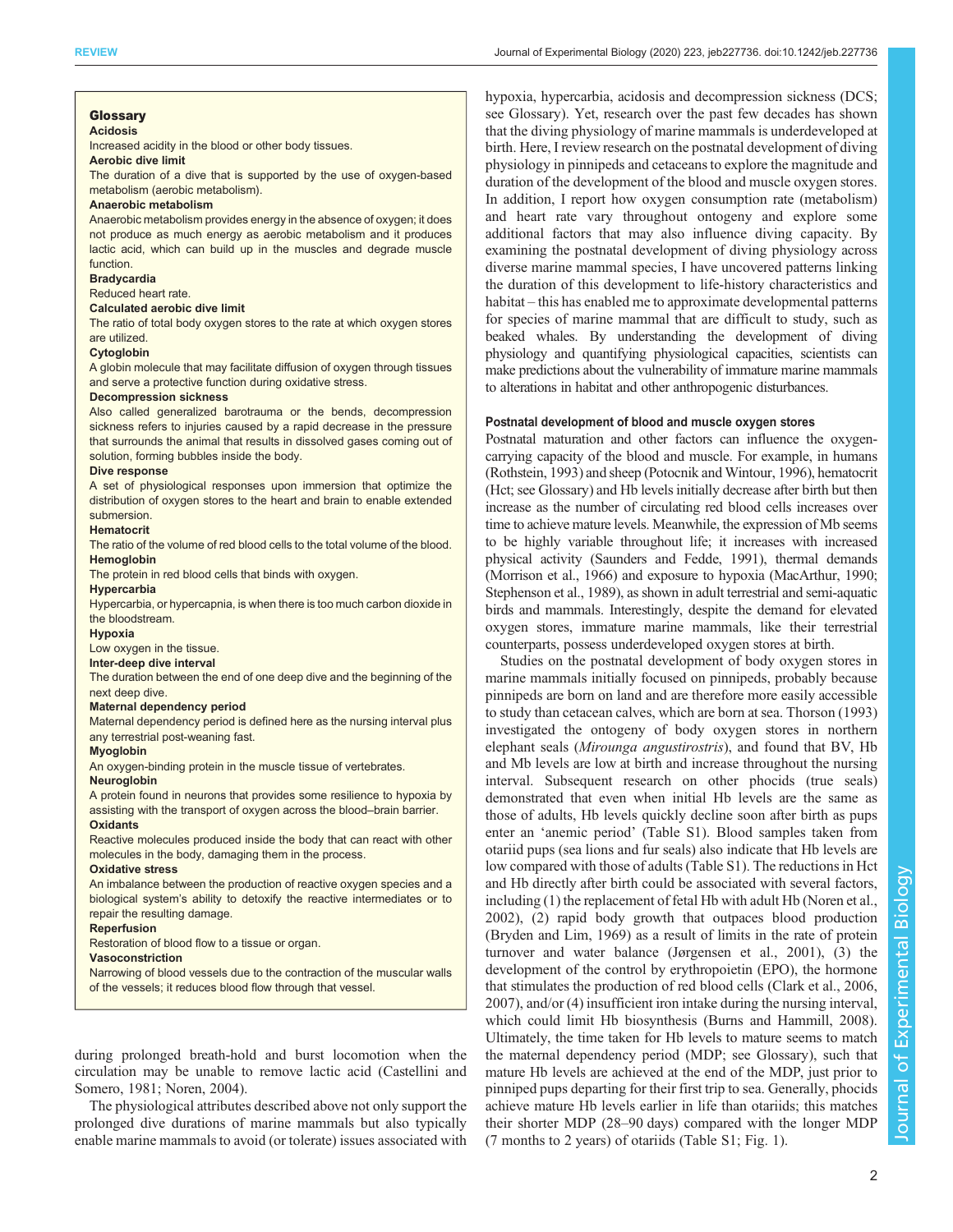<span id="page-2-0"></span>

Age of independence from maternally provided nutrition (years)

Fig. 1. Age of hemoglobin maturation in relation to age of independence from maternally provided nutrition. (A) Independence from maternally provided nutrition occurs for cetaceans when the nursing interval ends, and for pinnipeds at the end of the nursing interval plus any terrestrial post-weaning fast period, during which the pup subsists on the blubber stores it accumulated during the nursing interval. The dashed line is a 1:1 relationship; species below the line obtain mature hemoglobin (Hb) prior to independence from maternally provided nutrition and species above the line obtain mature Hb after the age of independence. Data for phocids and otariids are from Table S1; species were excluded if the age for Hb maturation could not be determined. Phocids clustered within the rectangle (enlarged in B: Pv, harbor seal; CC, hooded seal; Hg, gray seal; Pg, harp seal; M, northern and southern elephant seal). Otariids clustered within the center of the plot (At, sub-Antarctic fur seal; Zc, California sea lion; Nc, Australian sea lion; Ag, Galapagos fur seal), while the Pacific walrus (Or; [Noren and Edwards, 2020\)](#page-9-0), bottlenose dolphin (Tt; [Noren et al.,](#page-9-0) [2002\)](#page-9-0) and beluga whale (Dl; [Noren et al., 2018\)](#page-10-0) data fell individually. Arctic iceassociated species (Cc, Pg, Or, Dl) are indicated by blue font. This figure was adapted from [Noren and Edwards \(2020\).](#page-9-0)

In contrast, mass-specific BV ([Burns et al., 2005](#page-8-0), [2007](#page-8-0); [Fowler](#page-8-0) [et al., 2007](#page-8-0); [Noren et al., 2005;](#page-9-0) [Thorson, 1993](#page-10-0); [Weise and Costa,](#page-10-0) [2007](#page-10-0)) and Mb (Table S1; Fig. 2) are not mature at the end of the MDP. For example, 40 day old gray (Haliochoerus grypus) and 90 day old northern elephant seal pups depart to sea with only 62% [\(Noren et al., 2005\)](#page-9-0) and 68% [\(Thorson, 1993\)](#page-10-0) of adult mass-specific BV, respectively. More generally, 1.5–3.5 month old phocids and 2.5–14.5 month old otariids depart for their first foraging trip with only 68–76% and 48–70% of adult Mb levels, respectively (Table S1). Yet, interestingly, despite differences in chronological age as the pups depart for their first trip to sea, total oxygen storage



Fig. 2. Age of myoglobin maturation in relation to age of independence from maternally provided nutrition. (A) Independence from maternally provided nutrition occurs for cetaceans when the nursing interval ends, and for pinnipeds at the end of the nursing interval plus any terrestrial post-weaning fast period, during which the pup subsists on the blubber stores it accumulated during the nursing interval. The dashed line is a 1:1 relationship; species below the line obtain mature myoglobin (Mb) prior to independence from maternally provided nutrition and species above the line obtain mature Mb after the age of independence. Cetaceans include beluga whale (Dl), bottlenose dolphin (Tt) and harbor porpoise (Pp); data from Table S2. For pinnipeds, final Mb maturation takes place when the pups are out to sea in their first, second or even third year (see Table S1). This makes it difficult to determine the age when Mb matures, because pups are not sampled at sea. To be able to include pinnipeds in this graph, I included species that had data for pups nearly approaching adult Mb levels. Phocids clustered within the rectangle (enlarged in B) and include the age at which the hooded seal (Cc), gray seal (Hg) and Northern elephant seal (Ma) obtained 81%, 80% and 85% of adult Mb levels, respectively. Otariids are represented by the age at which Australian sea lion (Nc) and Steller sea lion (Ej) obtained 81% and 86% of adult Mb levels, respectively. This compares to the one odobenid, Pacific walrus (Or) that obtained 79% of adult Mb levels by 3 months. Arctic ice-associated species (Cc, Or, Dl) are denoted by blue font.

capacity as a proportion of adult levels falls within a narrow range across species: 45 day old grey seal pups, 90 day old northern elephant seals and 1 year old Steller sea lions (Eumetopias jubatus) have 67% [\(Noren et al., 2005\)](#page-9-0), 73% [\(Thorson, 1993; Thorson and](#page-10-0) [Le Boeuf, 1994\)](#page-10-0) and 83% [\(Richmond, 2004](#page-10-0)) of adult total massspecific oxygen stores, respectively. After a year at sea, BV appears to be mature [\(Burns et al., 2005, 2007; Fowler et al., 2007](#page-8-0); [Noren](#page-9-0) [et al., 2005;](#page-9-0) [Thorson, 1993; Weise and Costa, 2007](#page-10-0)), whereas Mb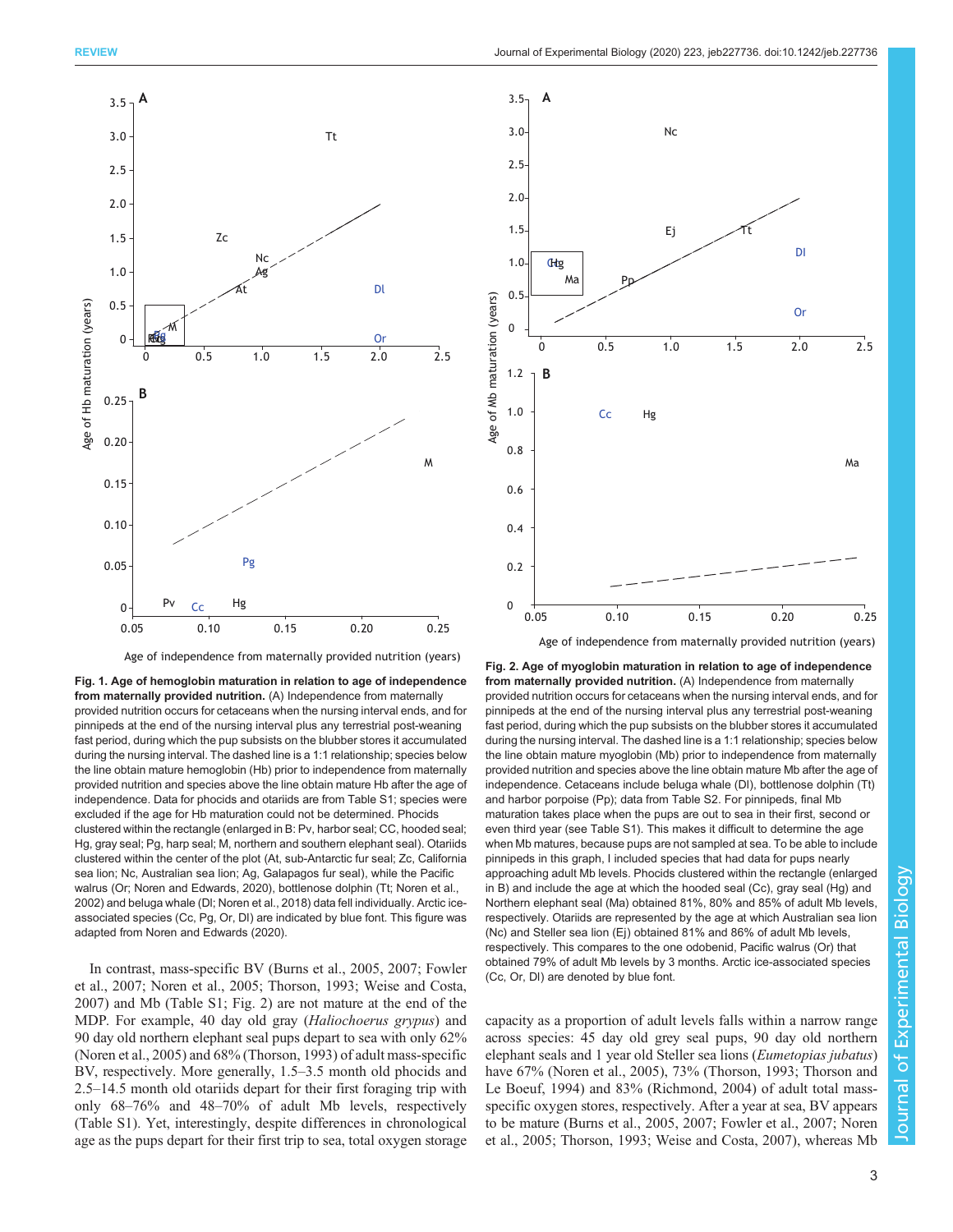<span id="page-3-0"></span>levels in most pinniped species are still lower than those of adults (Table S1).

However, there is a third group of pinnipeds, odobenids (walruses; Odobenus rosmarus), that does not adhere to the pattern described above. Walruses are genetically more related to otariids than to phocids [\(Agnarsson et al., 2010](#page-7-0); [Fulton and](#page-8-0) [Strobeck, 2010](#page-8-0); [Schröder et al., 2009\)](#page-10-0), and they have one of the longest MDPs across pinnipeds. Walruses are attended to by their mothers for 2–3 years and have been observed nursing for up to 35 months post-parturition [\(Fay, 1982](#page-8-0); [Kovacs and Lavigne, 1992\)](#page-9-0). Given these facts, it might be expected that walruses have a prolonged postnatal maturation period, but surprisingly their maturation period is extremely truncated ([Noren et al., 2015](#page-10-0); [Noren and Edwards, 2020;](#page-9-0) Table S1). Hb levels at 2 weeks after birth are equivalent to adult levels and do not change throughout ontogeny [\(Noren and Edwards, 2020\)](#page-9-0), and neonates have 44% of adult Mb levels, such that by 3 months of age calves have nearly obtained mature Mb levels [\(Noren et al., 2015\)](#page-10-0). This rapid postnatal maturation of body oxygen stores undoubtedly supports the unique behavior of walrus mother–calf pairs. Within 2 days of birth, walrus calves enter the water ([Fay, 1982\)](#page-8-0), nurse underwater [\(Reeves et al.,](#page-10-0) [1992](#page-10-0)) and are submerged underwater by their mother when she perceives a threat ([Reeves et al., 1992\)](#page-10-0). Within months of birth, the calf must transit alongside its mother under sea-ice, where breathing holes are patchily distributed and ephemeral. This early exposure to prolonged hypoxia likely promotes the comparatively rapid Hb and Mb maturation of young walruses.

Cetaceans are also exposed to hypoxia early in life, as they are born directly into water. Thus, one might expect cetaceans to have rapid maturation of body oxygen stores like walruses, but surprisingly this is not the case. To date, the postnatal development of Hb has only been fully examined in two cetacean species, beluga whales (Delphinapterus leucas) and bottlenose dolphins (Tursiops truncatus), where both longitudinal and crosssectional sampling were performed on neonatal through to sexually mature adult animals ([Noren et al., 2002](#page-9-0), [2018\)](#page-10-0). In both species, Hb levels decrease after birth, then increase rapidly from 1.5 to 6 months, and continue to increase more gradually until mature levels are achieved at 9 months and 3 years after birth for beluga whales [\(Noren et al., 2018\)](#page-10-0) and bottlenose dolphins ([Noren et al.,](#page-9-0) [2002](#page-9-0)), respectively ([Fig. 1](#page-2-0)).

The postnatal development of Mb has been explored in several cetacean species (Table S2). For all cetacean species studied to date, Mb levels are initially low at birth, and the neonates of most species have less than a quarter of adult Mb levels (Table S2). Unfortunately, small sample sizes combined with a lack of lifehistory knowledge limits us to only use three of these species [harbor porpoises (Phocoeana phocoena), bottlenose dolphins and beluga whales] to explore how Mb maturation varies in relation to weaning age in cetaceans (see table 3 in [Noren and West, 2017](#page-9-0)). Of these three species, Mb maturation varies in accordance with weaning age in only two; Mb matures at 0.75–0.83 years in harbor porpoises ([Noren et al., 2014](#page-10-0)), in accordance with their 0.7 year weaning age [\(Evans, 1987\)](#page-8-0), and Mb matures at 1.5–3.4 years in bottlenose dolphins ([Noren et al., 2001\)](#page-9-0), in accordance with their 1.6 year weaning age [\(Evans, 1987](#page-8-0)). The Arctic-dwelling beluga whale is the exception; for this species, Mb matures at 1.7 years [\(Noren and Suydam, 2016](#page-9-0)), well before their 2–3 year weaning age [\(Suydam, 2009](#page-10-0); [Fig. 2\)](#page-2-0).

By examining how Mb varies with body length across life-history classes (Fig. 3A), it becomes apparent that deep-diving cetaceans [Gervais' beaked whale (Mesoplodon europaeus) and short-finned



Fig. 3. Proportion of adult muscle Mb and non-bicarbonate buffering capacity in relation to proportion of adult body length in seven cetacean species. The relationship is shown for Mb (A) and muscle buffering capacity (B). Each species is shown in a different color, and each life history class – neonate, older calf, juvenile and adult – is denoted by a unique symbol. Only species with data for both Mb and buffering capacity from three or more age classes were included; the fetal age class was excluded because the focus is on postnatal development. See Table S2 for data and references.

Melon-headed whale - Spinner dolphin

Bottlenose dolphin

pilot whale (Globicephala macrorhynchus); [Velten, 2012](#page-10-0)] are similar to the Arctic-dwelling beluga whale ([Noren and Suydam](#page-9-0) [2016\)](#page-9-0); Mb levels for these three species mature earlier in life compared with the three delphinid species. This commonality is likely because deep-diving and Arctic cetacean neonates both endure prolonged bouts of hypoxia early in life that must be supported by large endogenous oxygen stores as they accompany their mothers foraging in the bathypelagic zone and under sea-ice, respectively. Like the findings for walrus, early exposure to prolonged hypoxia promotes rapid oxygen store maturation, uncoupling body oxygen store maturation from weaning age in these cetacean species. As a result, beluga whale calves attain 70%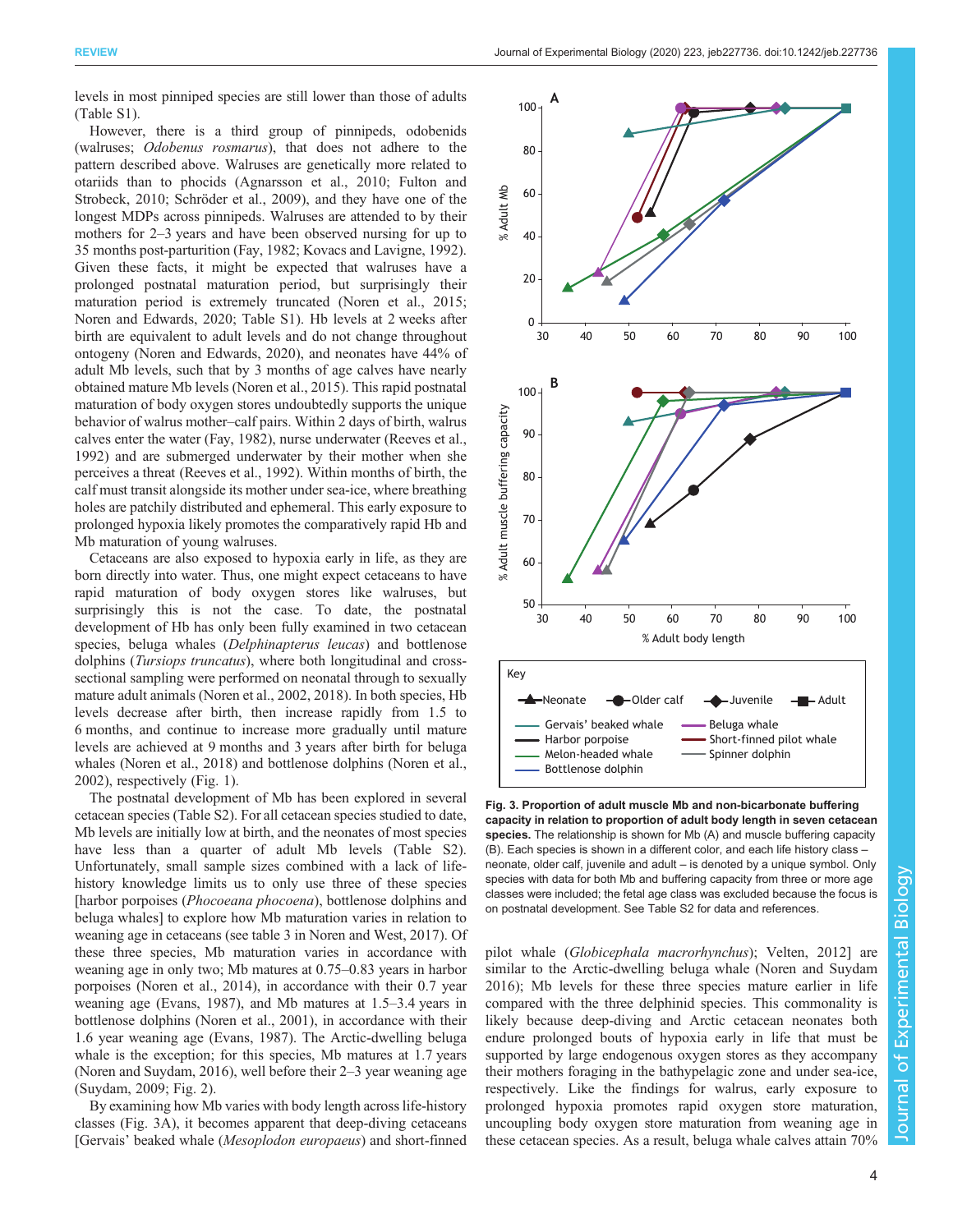of adult mass-specific oxygen stores by 6 months of age (calculated from [Noren and Suydam, 2016](#page-9-0)). In contrast, a delphinid (bottlenose dolphin) does not achieve this proportion of adult mass-specific oxygen storage capacity until 12 months of age (calculated from [Noren et al., 2002\)](#page-9-0).

## Postnatal development of metabolic rate and heart rate

Understanding the ability of marine mammals to alter oxygen consumption and heart rate while diving is another key component in elucidating diving capability. Young animals typically have elevated metabolic rates in comparison to adults; this is likely associated with costs of growth as they synthesize and store new tissue in the body ([Kleiber, 1975\)](#page-9-0). Moreover, rather than being an innate feature of mammalian physiology, the ability to adjust heart rate in response to respiratory events requires refinement throughout maturation. For example, human infants have irregular cardiorespiratory patterns for up to 6 months after birth [\(Patzak](#page-10-0) [et al., 1996\)](#page-10-0). It appears that postnatal development of a sinus arrhythmia, in which heart rate is higher during inhalation and lower during exhalation, is a normal pattern in mammals ([Katona et al.,](#page-9-0) [1980](#page-9-0); [Leistner et al., 1990;](#page-9-0) [Schubert et al., 1987\)](#page-10-0).

There have been few studies on how oxygen is utilized while diving, particularly for immature marine mammals. For diving Weddell seals (Leptonychotes weddelli), it was found that immature seals have higher oxygen consumption rates than adults (based on experimentally determined aerobic dive limits), such that diving metabolism is 4, 2 and 1 times basal metabolic rate for pups, yearlings and adults, respectively (for a review of these data, see [Schreer et al., 2001](#page-10-0)). Given the paucity of data on this subject, an examination of how resting metabolism varies with age can provide some insight into how diving metabolism may vary throughout ontogeny. Many studies show that the mass-specific resting metabolism of immature marine mammals is higher than that of adult conspecifics. For example, the resting metabolic rate of juvenile gray seals is 35% higher than that predicted for adults, and it decreases with age until 3–5 years post-parturition, when sexual maturity is attained ([Boily and Lavigne, 1997](#page-8-0)). Immature otariids also have higher metabolic rates than adults ([Donohue et al., 2000](#page-8-0); [Fowler et al., 2007;](#page-8-0) [Ladds et al., 2017;](#page-9-0) [Verrier et al., 2011](#page-10-0)), and in some species these differences are evident for up to 5 years postparturition ([Ladds et al., 2017\)](#page-9-0). However, there are some exceptions to this pattern. Resting metabolic rates of newly weaned elephant seal pups [\(Noren, 2002a,b\)](#page-9-0) and juvenile and sub-adult California sea lions (Zalophus californianus; [Liwanag et al., 2009\)](#page-9-0) and Southern sea lions (South American; Otaria flavescens; [Dassis](#page-8-0) [et al., 2012\)](#page-8-0) do not differ from those of adults. The limited number of studies and disparate conclusions make it difficult to predict how oxygen utilization patterns vary throughout ontogeny, particularly while diving.

In the absence of direct measurements of metabolism, and therefore oxygen utilization rates, the degree of bradycardia while diving could be a good relative measure of oxygen consumption at depth. The degree of bradycardia is related to the degree of peripheral vasoconstriction, and as bradycardia increases, muscle blood flow decreases, with a consequent reduction in overall oxygen consumption ([Butler and Jones, 1997](#page-8-0)). Initial studies on postnatal changes in heart rate in immature marine mammals focused on pinnipeds. It was found that fetal seals are capable of bradycardia, both spontaneously ([Bacon et al., 1985\)](#page-8-0) and during maternal dives, which likely protects the developing fetus from hypoxia ([Elsner](#page-8-0) [et al., 1970\)](#page-8-0). Likewise, neonatal elephant seals [\(Castellini et al.,](#page-8-0) [1994b; Falabella et al., 1999\)](#page-8-0), harbor seals (Phoca vitulina; [Lapierre](#page-9-0)

[et al., 2004](#page-9-0)) and Australian fur seals (Arctocephalas pusillus doriferus; [Deacon and Arnould, 2009](#page-8-0)) can lower their heart rate during the respiratory cycle, but changes in heart rate in young pups are smaller, more gradual and more variable than those observed in older pups and adults. The ability to alter heart rate during respiration is indicative of the cardiac control that would be required during diving, as the pattern of accelerating and decelerating heart rate during respiration on land and at the water's surface is similar to that observed (albeit in an exaggerated form) during the dive cycle. Indeed, harbor seal pups can reduce their heart rate while diving, but heart rate becomes more consistent and the level of bradycardia increases with age [\(Greaves et al., 2005](#page-8-0)). In forced diving studies, harbor seal ([Harrison and Tomlinson, 1960\)](#page-9-0) and fur seal (Callorhinus ursinus; [Irving et al., 1963](#page-9-0)) pups also increase the degree of bradycardia with age. Thus, heart rate regulation during normal sinus arrhythmia, sleep apnea and diving apnea are likely to be under one common homeostatic control mechanism [\(Castellini](#page-8-0) [et al., 1994a,b](#page-8-0); [Irving et al., 1935](#page-9-0)). For elephant seals [\(Castellini](#page-8-0) [et al., 1994b](#page-8-0); [Falabella et al., 1999\)](#page-8-0) and harbor seals [\(Greaves et al.,](#page-8-0) [2005\)](#page-8-0), the refinement of cardiac control occurs prior to the end of the MDP.

Investigations on immature cetaceans, including California gray whales (Eschrichtius robustus; [Ponganis and Kooyman, 1999\)](#page-10-0), harbor porpoises ([Reed et al., 2000\)](#page-10-0) and bottlenose dolphins [\(Noren, 2002a,b](#page-9-0); [Noren et al., 2004](#page-9-0)), also show the presence of a sinus arrhythmia early in life, but cardiac control is further refined during the postnatal period. Minimum heart rate and mean steadystate minimum heart rate during diving in young dolphin calves (1.5–2.5 and 2.5–3.5 year olds) are greater than those of older dolphin calves (3.5–4.5 and 4.5–5 year olds), whereas the ability to lower heart rate while diving does not differ between 3.5–4.5 and 4.5–5.5 year old dolphins ([Noren, 2002a](#page-9-0),[b; Noren et al., 2004](#page-9-0)); these results were based on longitudinal and cross-sectional analyses of the five longest-duration dives (amongst hundreds of dives) for each dolphin. These results indicate that diving bradycardia in dolphins is not fully developed until 3.5 years post-parturition, which is after the age of weaning [\(Noren, 2002a](#page-9-0),[b](#page-9-0); [Noren et al., 2004](#page-9-0)). Of note, across age classes for both dolphins [\(Noren, 2002a](#page-9-0),[b](#page-9-0); [Noren et al., 2004\)](#page-9-0) and seals ([Greaves et al.,](#page-8-0) [2005\)](#page-8-0), maximum heart rates at the surface do not differ, whereas minimum heart rates while diving do; this suggests that the improved ability to reduce heart rate during diving is not simply attributable to the lowering of heart rate that occurs with age [\(Dittmer and Grebe, 1959](#page-8-0)), because maximum and minimum heart rate would both be affected if this was the case. Rather, developmental changes appear to be impacting the physiological and/or psychogenic processes that control the ability to reduce heart rate while diving ([Noren, 2002a,b; Noren et al., 2004](#page-9-0)). See [Kooyman \(1989\)](#page-9-0) and [Ponganis \(2015\)](#page-10-0) for a review of the processes that control heart rate.

# Postnatal development of other physiological attributes that impact diving capability

This Review, thus far, has examined the postnatal development of the variables used to determine calculated aerobic dive limits (cADLs; see Glossary; [Kooyman, 1989](#page-9-0)), that enable us to make predictions about the at-sea behaviors of marine mammals. However, there are several other factors that can influence the diving ability of marine mammals. Some of these factors have been shown to require postnatal maturation, and these are discussed below.

An important factor for supporting the metabolic needs of the working locomotor muscles while diving is the activity of the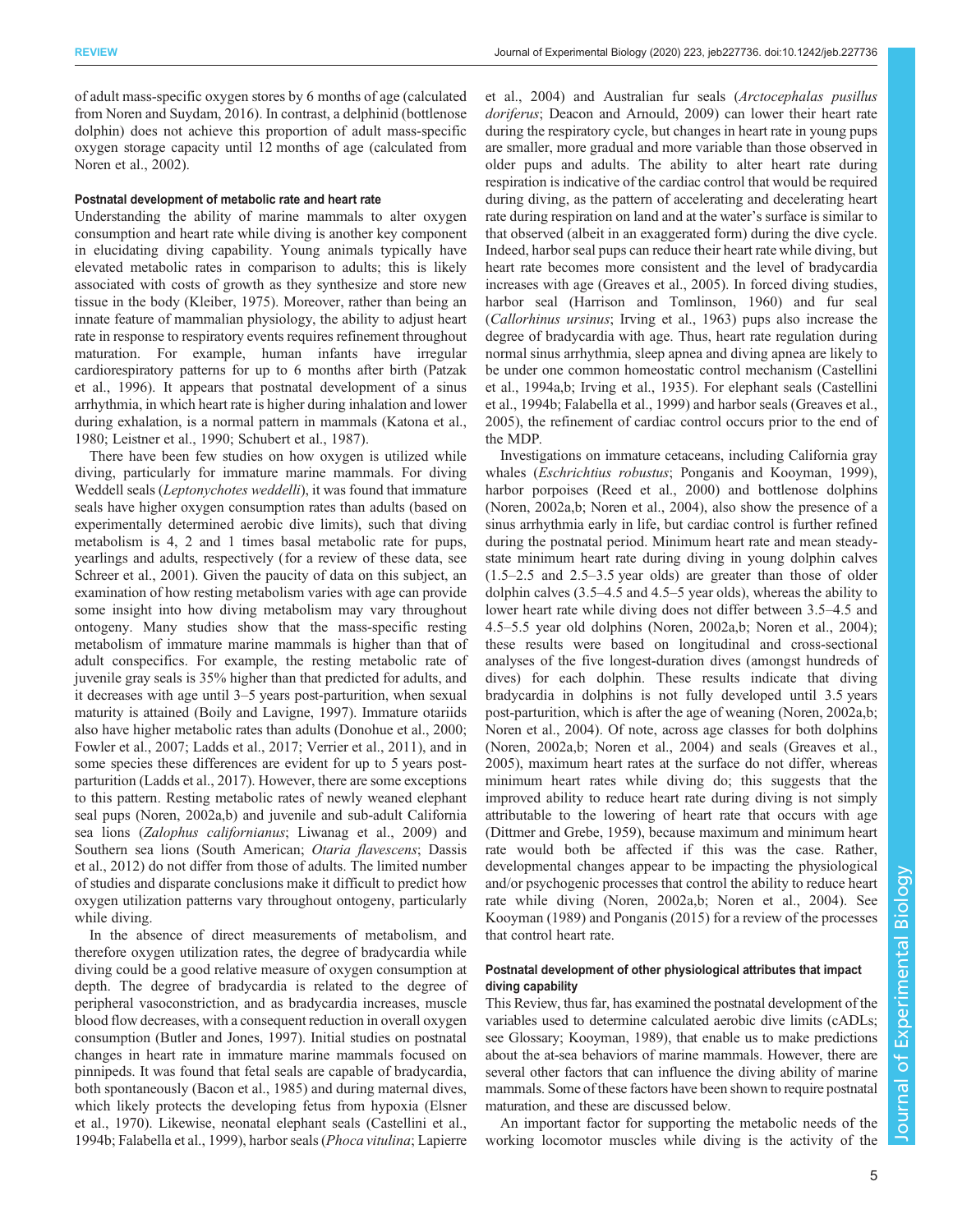enzymes involved in the aerobic [citrate synthase (CS) and βhydroxyacyl-coenzyme A dehydrogenase (HOAD)] and anaerobic [lactate dehydrogenase (LDH)] metabolic pathways. An examination of these enzymes in the muscles of seals revealed that neonatal muscles have significantly lower metabolically scaled CS and HOAD activity compared with that of adults, and the developmental increases in LDH activity are slower than those of the aerobic enzymes [\(Burns et al., 2015\)](#page-8-0). Until mature enzyme concentrations are achieved, the locomotor muscles of seal pups cannot support strenuous aerobic exercise or rely heavily on anaerobic metabolism while diving. It is unknown whether there are postnatal changes in metabolic enzymes in cetaceans, and this warrants additional research.

Also under the influence of postnatal development is the ability of the muscle to buffer against changes in pH that occur as carbon dioxide accumulates during breath-hold. Changes in pH also result from the accumulation of lactic acid during prolonged breath-holds, as there is an increased reliance on anaerobic metabolism. In general, the buffering capacity of the muscle in marine mammals is not mature until weaning or soon after weaning, as evident in two phocid seal species [hooded seal (Cystophora cristata) and harp seal (Pagophilus groenlandicus); [Lestyk et al., 2009](#page-9-0)], the Pacific walrus [\(Noren et al., 2015](#page-10-0)) and several cetacean species (see Table S2). Without adequate buffering capacity, dramatic alterations in pH can disrupt cellular function. Interestingly, the two deep-diving cetacean species (Gervais' beaked and short-finned pilot whales) are distinct from all other cetaceans examined to date (Table S1; [Fig. 3](#page-3-0)B), in that they attain mature muscle buffering capacity soon after birth ([Velten, 2012\)](#page-10-0).

Another important characteristic required to support repetitive extended breath-holds is the ability to mitigate the buildup of oxidants (see Glossary). After a dive, as ventilation restores oxygen to hypoxic cells, marine mammals could experience an increase in oxidant production and be susceptible to oxidative stress (see Glossary; [Elsner et al., 1998](#page-8-0); [Zenteno-Savín et al., 2002](#page-10-0)), as blood reoxygenation after hypoxemia and ischemia–reperfusion has been shown to increase oxidant production and oxidative damage in terrestrial mammals [\(McCord, 1985](#page-9-0)). Yet, despite routine and chronic exposure to apnea-induced hypoxemia and ischemia– reperfusion, adult seals do not exhibit higher levels of oxidative damage in their tissues or red blood cells compared with terrestrial mammals ([Vázquez-Medina et al., 2007](#page-10-0)). An enhanced antioxidant capacity likely contributes to the seal's tolerance of apnea-induced hypoxemia and ischemia–reperfusion [\(Hermes-Lima and Zenteno-](#page-9-0)[Savín, 2002;](#page-9-0) [Zenteno-Savín et al., 2002](#page-10-0)). Meanwhile, the ability of immature pinnipeds to mitigate the buildup of oxidants that occurs during bouts of hypoxia is limited as a consequence of non-existent or ineffective antioxidant defenses [\(Vázquez-Medina et al., 2011\)](#page-10-0). It is unknown whether there are postnatal changes in antioxidant defenses in cetaceans, and this warrants additional research.

# Postnatal changes in at-sea behaviors: how might these influence the vulnerability of immature marine mammals to disturbance?

The underdeveloped diving physiology of immature marine mammals will shape their at-sea behaviors and could heighten their vulnerability to habitat alteration and other anthropogenic disturbances; thus, it is crucial to understand their physiological limitations. Compared with adults, immature pinnipeds exhibit shallower dives, shorter dive durations, a lower percentage of time spent diving and shorter distances traveled. As their postnatal maturation progresses, their onshore apnea durations, at-sea submergence times, dive durations and home-range sizes increase

[\(Bowen et al., 1999](#page-8-0); [Burns and Castellini, 1996; Burns et al., 1997,](#page-8-0) [1998; Burns, 1999; Castellini et al., 1994b](#page-8-0); [Costa et al., 1998](#page-8-0); [Falabella et al., 1999](#page-8-0); [Fowler et al., 2006](#page-8-0), [2007](#page-8-0); [Greaves et al., 2005](#page-8-0); [Harrison and Tomlinson, 1960](#page-9-0); [Horning and Trillmich, 1997; Irving](#page-9-0) [et al., 1963](#page-9-0); [Kooyman et al., 1983](#page-9-0); [Lapierre et al., 2004](#page-9-0); [Lowther](#page-9-0) [et al., 2013; Lydersen and Hamill, 1993; Lydersen et al., 1994](#page-9-0); [McCafferty et al., 1998;](#page-9-0) [Rehberg and Burns, 2008](#page-10-0); [Thorson, 1993\)](#page-10-0). Likewise, compared with adults, immature bottlenose dolphins have shorter dive durations [\(Lockyer and Morris, 1986; Noren, 2002a](#page-9-0),[b](#page-9-0); [Noren et al., 2004](#page-9-0)) and slower swim speeds ([Noren et al., 2006](#page-10-0)) that increase with age in accordance with ontogenetic enhancements in muscular and cardiorespiratory physiology. Ontogenetic differences in at-sea behaviors and performance are associated with inter-age class variations in diet [\(Bowen et al., 1993](#page-8-0), [1999; Field et al., 2007](#page-8-0); [Jeglinski et al., 2012](#page-9-0)), and immature animals show heightened mortality during prey-limited periods ([Trillmich et al., 1991\)](#page-10-0) and fishery interactions [\(Archer et al., 2006](#page-7-0); [Noren and Edwards, 2007](#page-9-0); [Noren and West, 2017](#page-9-0)), as well as increased vulnerability as a result of alterations in prey distribution patterns associated with global climate change [\(Noren et al., 2015;](#page-10-0) [Noren and Suydam, 2016\)](#page-9-0). The underdeveloped diving physiology of immature marine mammals undoubtedly puts them at risk when faced with anthropogenic disturbances.

Among the myriad of anthropogenic disturbances marine mammals face daily is noise pollution. The past two decades have seen multi-species mass strandings of marine mammals coincident with United States naval exercises utilizing mid-frequency active  $(MFA)$  sonar  $(1-10$  kHz), which the navy uses to detect submarines. Stranded species have included beaked whales ([Jepson et al., 2003\)](#page-9-0), with Cuvier's beaked whale (Ziphius cavirostris) accounting for 69% of all recorded strandings (D'[Amico et al., 2009](#page-8-0)). Some stranded animals possess gas and fat emboli that are consistent with DCS ([Jepson et al., 2003, 2005](#page-9-0); [Fernandez et al., 2004](#page-8-0), [2005\)](#page-8-0), which was thought to not occur in marine mammals [\(Scholander,](#page-10-0) [1940\)](#page-10-0). The behavioral responses of beaked whales to MFA sonar are thought to play an important role in the series of events that lead to beaked whales stranding [\(Cox et al., 2006](#page-8-0); [Hooker et al., 2012\)](#page-9-0).

When exposed to sonar, beaked whales extend dive duration and increase swim speed as they rapidly evade the sound source [\(DeRuiter et al., 2013](#page-8-0)). Increased swim speed could reduce the level of diving bradycardia, as shown in bottlenose dolphins ([Noren et al.,](#page-10-0) [2012a](#page-10-0); [Williams et al., 2015](#page-10-0)). Conversely, fear can increase the level of diving bradycardia, as exhibited by 'alarmed' narwhals (Monodon monoceros; [Williams et al., 2017b\)](#page-10-0). These two disparate responses, elevated heart rate and dramatically reduced heart rate, would result in different oxygen utilization and carbon dioxide production rates throughout the dive. To date, heart rate data have not been collected from beaked whales. Thus, we can only speculate about how the heart rate of diving beaked whales may respond to sonar disturbance, and what that might mean for their risk of the consequences of hypoxia, hypercarbia and acidosis, as well as their potential to suffer from DCS.

With underdeveloped diving physiology combined with small body size, immature beaked whales exposed to MFA sonar are likely to be most at risk of the consequences of hypoxia, hypercarbia and acidosis, and could have an increased susceptibility to DCS. The higher mass-specific metabolic rate of immature animals [\(Kleiber, 1975\)](#page-9-0) results in relatively higher oxygen consumption and carbon dioxide production rates. At the same time, lung collapse at depth will prevent gas exchange with the circulatory system [\(Ridgway and Howard, 1979\)](#page-10-0) so that the lung is no longer available as a sink for carbon dioxide. Carbon dioxide could build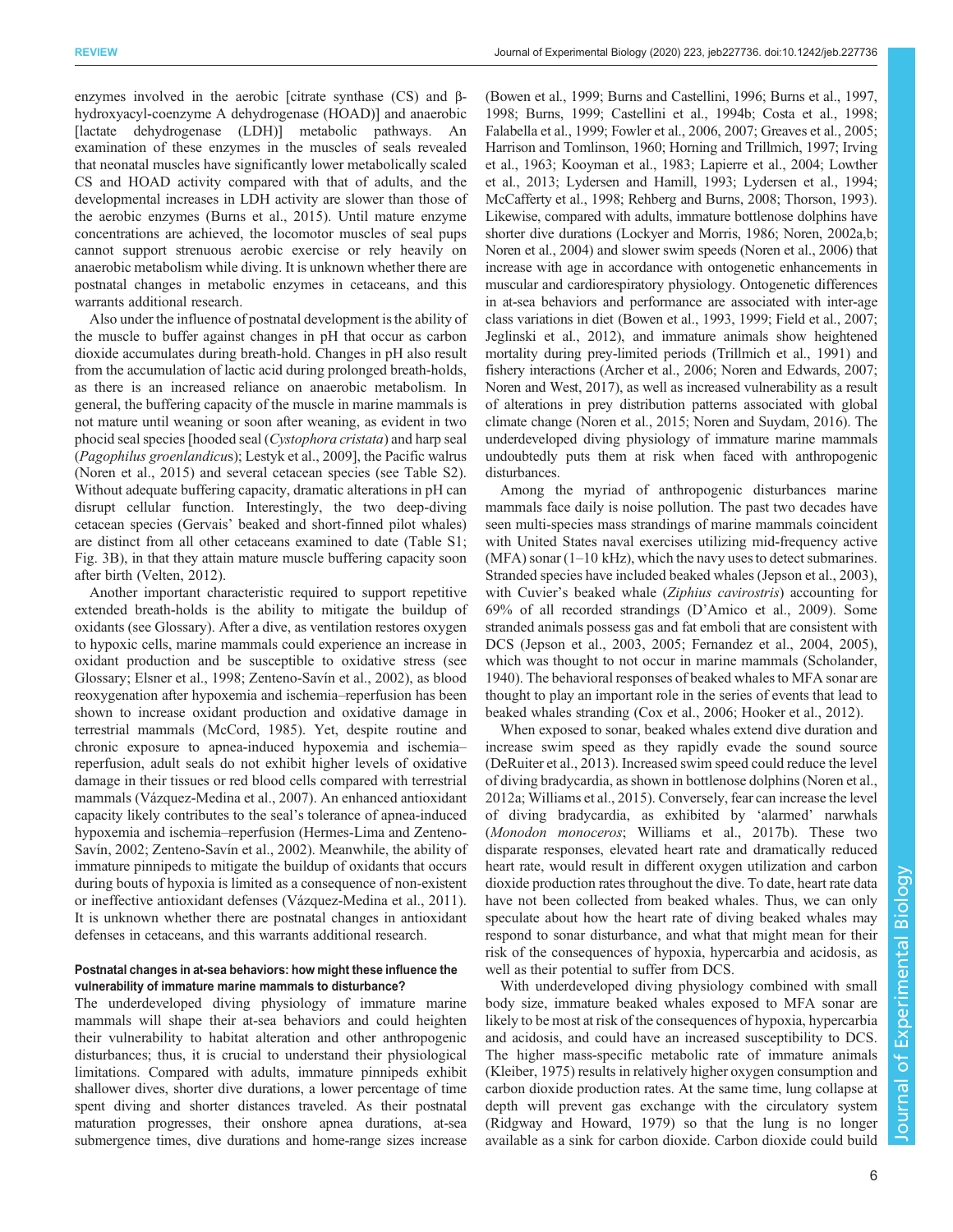<span id="page-6-0"></span>A

Terminate dive at end of 'fear response' cADL

- $11$  $12$  $10^{-}$ 5 6 8  $13$  $\Omega$ 2 3 B Terminate dive at end of maternal 'flight response' cADL  $10\,$ 11 12 13  $\mathbf 0$  $\mathbf{1}$  $\overline{2}$  $\overline{3}$  $\overline{4}$ 5 6  $\overline{7}$ 8 9  $\mathbf 0$  $\overline{1}$ 3 5
	- C Terminate dive at end of calf 'flight response' cADL

Terminate dive at end of 'flight response' cADL



 $10<sup>10</sup>$  $11 \t12 \t13$  $\mathbf{8}$  $\mathbf{q}$  $\overline{7}$ 

D

E Terminate dive at end of maternal 'fear response' cADL





Fig. 4. Possible scenarios for beaked whale mother-neonate pairs disturbed by sonar. The red arrow is a sonar disturbance that occurs at the start of the dive, which the whales perceive immediately. The mother–neonate pair then swim in the same direction in a straight-line path away from the sonar source at the same speed. The hatched bar (neonate) and stippled bar (mother) show the horizontal underwater distances covered by the time the dive is terminated at the end of their calculated aerobic dive limit (cADL), assuming swim speed varied from 2.6 to 3.1 m s<sup>-1</sup> as observed for beaked whales evading sonar. Two cADLs were used to estimate subsurface duration: A–C assume a 'flight response' diving metabolism and D–F assume a 'fear response' diving metabolism (Table S3). For A and D, the whales surfaced at the end of their own cADLs, resulting in the mother–neonate pair being separated by 3–3.5 km and 5.1–6.1 km, respectively. For B and E, the whales surfaced together at the end of the mother's cADL, which could make the calf especially prone to issues associated with hypoxia, hypercarbia and acidosis. For C and F, the whales surfaced together at the end of the calf's cADL, which could be problematic because it leaves the mother–neonate pair close to the origin of the disturbance.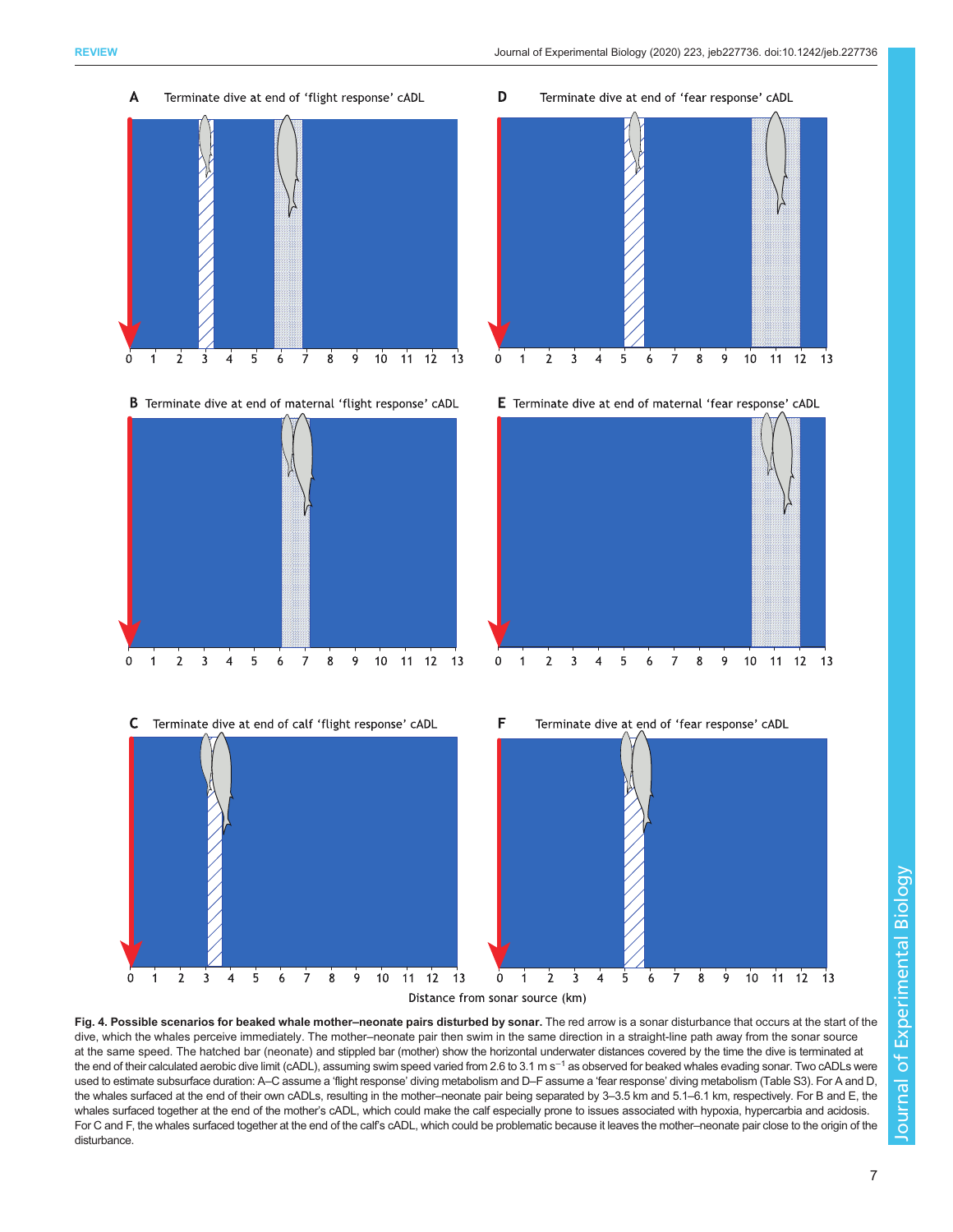<span id="page-7-0"></span>up in the blood, increasing the risk of gas emboli [\(Harris et al.,](#page-8-0) [1945](#page-8-0)), as well as potentially overwhelming buffering capacity, which would result in a lowering of the pH of the blood. Moreover, if immature beaked whales dive beyond their aerobic dive limit, the accumulation of lactic acid ([Kooyman, 1989\)](#page-9-0) will further lower blood pH. Interestingly, inter-deep dive intervals (see Glossary) of MFA sonar-exposed adult beaked whales are at the upper end of their normal range, suggesting that even adult beaked whales need a recovery period at the surface after sonar exposure [\(Schorr et al.,](#page-10-0) [2014](#page-10-0)).

In addition to concerns about the consequences of hypoxia, hypercarbia and acidosis, and increased susceptibility to DCS, sonar disturbance could possibly separate mother–neonate pairs or force neonates to dive well beyond their aerobic dive limit. To explore this, I calculated aerobic dive limits of adult females and neonates; the general assumptions for these calculations are provided elsewhere [\(Noren and Suydam, 2016](#page-9-0); [Ponganis, 2011](#page-10-0)), and the inputs that I used specifically for Cuvier's beaked whale cADLs are provided in Table S3. I calculated two cADLs for adults and two cADLs for neonates; one based on a diving metabolism that could be associated with an elevated heart rate ('flight response') and the other based on a diving metabolism that could be associated with a dramatically reduced heart rate ('fear response'). The cADLs for adult female Cuvier's beaked whale ranged from 39 to 65 min and were in agreement with the routine diving behaviors of Cuvier's beaked whales, where 48–68 min dives are followed by short postdive surface intervals, indicating that dives of this duration are supported by aerobic metabolism [\(Baird et al., 2006\)](#page-8-0). The cADLs of neonates are half the duration of adult cADLs, which could be problematic during MFA sonar exposure, because adult beaked whales respond by prolonging dive duration.

For each of the two cADLs, there are three possible outcomes for sonar-exposed mother–neonate pairs [\(Fig. 4\)](#page-6-0). One scenario is that each whale surfaces at the end of its own cADL. If this is the case, mother–neonate pairs could become separated from each other by 2.96–3.53 km to 5.15–6.14 km based on the 'flight response' and 'fear response' cADL, respectively, assuming swim speeds of 2.6– 3.1 m s<sup>-1</sup> as exhibited by MFA sonar-disturbed beaked whales [\(DeRuiter et al., 2013\)](#page-8-0). Mother–neonate separations can result in offspring mortality, because neonatal cetaceans are highly dependent on their mothers for nourishment and protection [\(Noren and Edwards, 2007\)](#page-9-0). In the second scenario, a neonate may surpass its cADL as it is pulled along in its mother's slipstream [\(Weihs, 2004](#page-10-0); [Weihs et al., 2006](#page-10-0); [Noren et al., 2008](#page-10-0)). If the mother surfaces at the end of her cADL, the neonate will be forced to hold its breath for twice as long as its cADL. This could make neonates especially prone to issues associated with hypoxia, hypercarbia and acidosis (as described above). Adult marine mammal tissues survive under these conditions because of a number of adaptations including: (1) high capillary density and high glycogen concentrations in the brain, (2) alterations in neuroglobin/ cytoglobin (see Glossary) concentration or function, (3) scavenging of reactive oxygen species and (4) elevated tissue buffering capacity (for review see [Ponganis, 2011](#page-10-0)). However, the underdeveloped diving physiology of neonatal beaked whales may preclude neonates from functioning under extreme hypoxia, owing to the fact that they may be unable to mitigate large alterations in carbon dioxide, pH and lactic acid levels, as well as oxidant production. Neonates may also be at a higher risk of DCS: it is generally accepted that beaked whales strand with DCS-like symptoms after physiological exertion associated with extreme diving ([Cox et al., 2006](#page-8-0); [Hooker et al., 2012\)](#page-9-0). A third scenario is that

the mother opts to surface at the end of her neonate's cADL. However, it is unclear what cues the mother would rely on to terminate the dive, and this response requires the mother to abort her 'startle' response, which is to prolong dive duration in order to swim as far away from the disturbance as possible. With this scenario, upon surfacing, the pair remains close to the origin of the disturbance.

## Conclusions and future directions

Even though physiologists have been fascinated by the breathholding capability of marine mammals for over a century, there are still large gaps in our basic understanding of their diving physiology, and even less is known about the diving physiology of immature marine mammals.

As discussed in this Review, over the past three decades we have made progress in identifying that marine mammals require a period of postnatal maturation in order to attain mature diving physiology; this involves maturation of their blood and muscle oxygen stores, as well as an enhanced ability to reduce heart rate while diving, and the development of buffering capacity, antioxidant systems and key enzymes associated with metabolism. The time taken for complete maturation of the diving physiology can be prolonged (over 2 years), even for cetaceans that are born in the water and experience the demands of hypoxia immediately. For some aspects of diving physiology, the duration of the maturation period varies across species in accordance with the MDP. Arctic marine mammals and deep-diving cetaceans appear to be exceptions to this pattern, where postnatal maturation of the body's oxygen stores is comparatively rapid, such that this physiological metric of diving is mature prior to weaning. Yet, there is still much to learn. It is unknown how heart rate varies during diving in relation to exercise intensity and dive duration during disturbance events, and how heart rate relates to oxygen consumption rate while diving. Given the experimental approaches that would be required to elucidate these relationships, investigations of marine mammals in aquaria, particularly cetaceans, are warranted. This area of research deserves more attention, especially given the vulnerability of marine mammals to disturbance. Moreover, the underdeveloped diving physiology of young marine mammals, coupled with their small body size, ultimately increases their vulnerability to disturbance, as my theoretical analysis suggests is the case for MFA sonar-disturbed neonatal beaked whales.

#### Acknowledgements

Early versions of the manuscript were reviewed and improved upon by valuable feedback from J. Maresh, S. Villegas-Amtmann and two anonymous reviewers.

# Competing interests

The author declares no competing or financial interests.

## Funding

Funding for this Review was provided by the Office of Naval Research, award no. N00014-18-1-2789.

## References

- [Agnarsson, I., Kuntner, M. and May-Collado, L. J.](https://doi.org/10.1016/j.ympev.2009.10.033) (2010). Dogs, cats, and kin: a [molecular species-level phylogeny of Carnivora.](https://doi.org/10.1016/j.ympev.2009.10.033) Molec. Phylog Evol. 54, 726-745. [doi:10.1016/j.ympev.2009.10.033](https://doi.org/10.1016/j.ympev.2009.10.033)
- [Alboni, P., Alboni, M. and Gianfranchi, L.](https://doi.org/10.2459/JCM.0b013e328344bcdc) (2011). Diving bradycardia: a [mechanism of defense against hypoxic damage.](https://doi.org/10.2459/JCM.0b013e328344bcdc) J. Cardiov. Med. 12, 422-427. [doi:10.2459/JCM.0b013e328344bcdc](https://doi.org/10.2459/JCM.0b013e328344bcdc)
- Andrews, R. D., Jones, D. R., Williams, J. D., Thorson, P. H., Oliver, G. H., Costa, D. P. and LeBoeuf, B. J. (1997). Heart rates of northern elephant seals diving at sea and resting on the beach. J. Exp. Biol. 200, 2083-2095.
- [Archer, F. I., Gerrodette, T. and Dizon, A.](https://doi.org/10.1111/j.1748-7692.2001.tb01003.x) (2006). Unobserved kill of nursing [dolphin calves in a tuna purse-seine fishery.](https://doi.org/10.1111/j.1748-7692.2001.tb01003.x) Mar. Mamm. Sci. 17, 540-554. doi:10. [1111/j.1748-7692.2001.tb01003.x](https://doi.org/10.1111/j.1748-7692.2001.tb01003.x)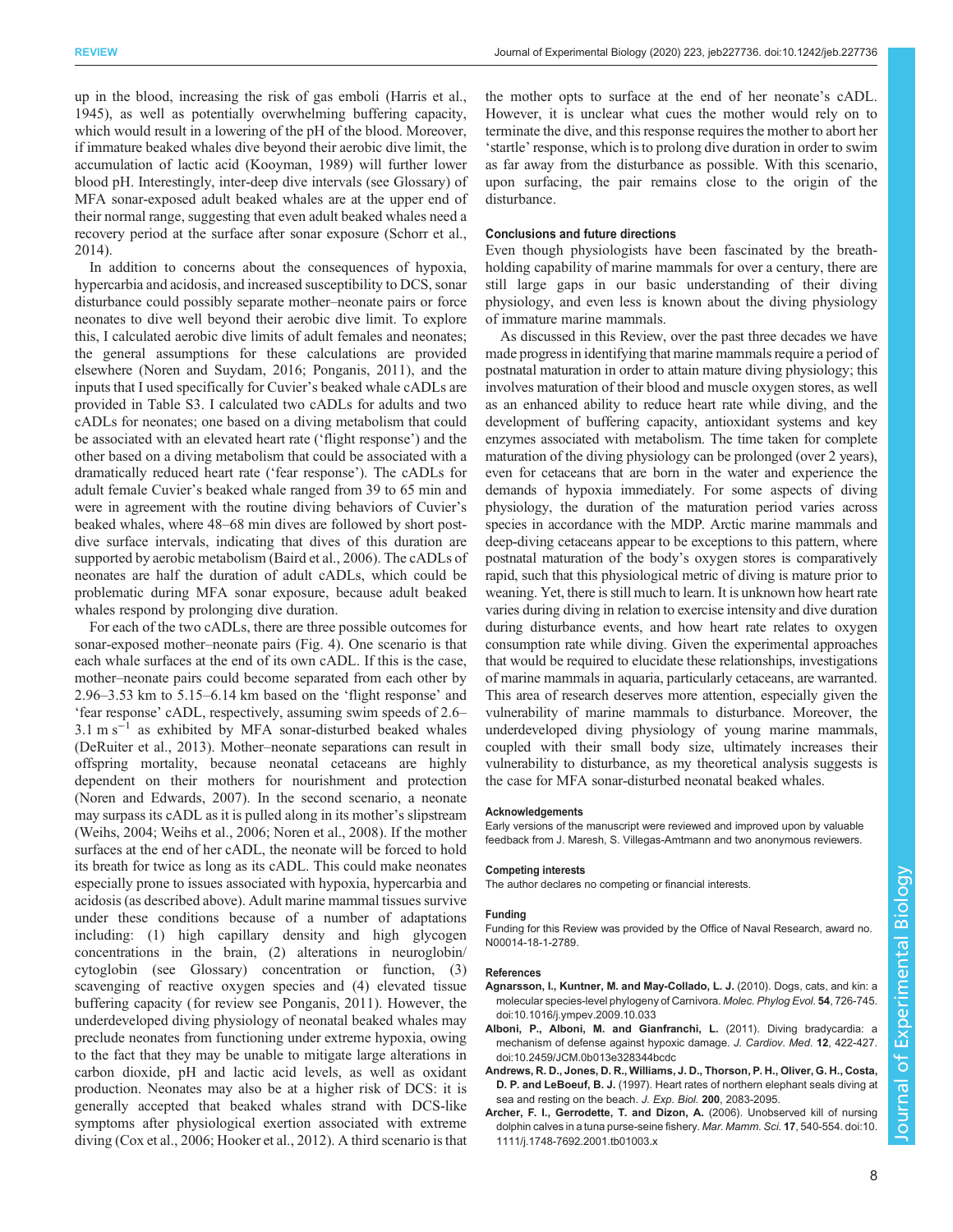- <span id="page-8-0"></span>[Bacon, J. P., Mackay, R. S., Cohn, H. E. and Lee, A. F. S.](https://doi.org/10.1111/j.1748-7692.1985.tb00017.x) (1985). Development of a [bimodal heart rate pattern in undisturbed fetal harbor seals.](https://doi.org/10.1111/j.1748-7692.1985.tb00017.x) Mar. Mamm. Sci. 1, [294-303. doi:10.1111/j.1748-7692.1985.tb00017.x](https://doi.org/10.1111/j.1748-7692.1985.tb00017.x)
- [Baird, R. W., Webster, D. L., McSweeney, D. J., Ligon, A. D., Schorr, G. S. and](https://doi.org/10.1139/z06-095) Barlow, J. [\(2006\). Diving behavior of Cuvier](https://doi.org/10.1139/z06-095)'s (Ziphius cavirostris) and Blainville's (Mesoplodon densirostris[\) beaked whales in Hawaii.](https://doi.org/10.1139/z06-095) Can. J. Zool. 84, 1120-1128. [doi:10.1139/z06-095](https://doi.org/10.1139/z06-095)
- Black, N. A. (1994). Behavior and ecology of Pacific white-sided dolphins (Lagenorhynchus obliquidens) in Monterey Bay, California. M.S. Thesis, San Francisco State University, San Francisco, CA, 133pp.
- Boily, P. and Lavigne, D. M. [\(1997\). Developmental and seasonal changes in](https://doi.org/10.1139/z97-807) [resting metabolic rates of captive female grey seals.](https://doi.org/10.1139/z97-807) Can. J. Zool. 75, 1781-1789. [doi:10.1139/z97-807](https://doi.org/10.1139/z97-807)
- [Bowen, W. D., Boness, D. J. and Oftedal, O. T.](https://doi.org/10.1139/z87-001) (1987). Mass transfer from mother [to pup and subsequent mass loss by the weaned pup in the hooded seal,](https://doi.org/10.1139/z87-001) Cystophora cristata. Can. J. Zool. 65[, 1-8. doi:10.1139/z87-001](https://doi.org/10.1139/z87-001)
- [Bowen, W. D., Lawson, J. W. and Beck, B.](https://doi.org/10.1139/f93-198) (1993). Seasonal and geographic [variation in the species composition and size of prey consumed by grey seals](https://doi.org/10.1139/f93-198) (Halichoerus grypus) on the Scotian shelf. [Can. J. Fish. Aquat. Sci.](https://doi.org/10.1139/f93-198) 50, [1768-1778. doi:10.1139/f93-198](https://doi.org/10.1139/f93-198)
- [Bowen, W. D., Boness, D. J. and Iverson, S. J.](https://doi.org/10.1139/z99-065) (1999). Diving behavior of lactating [harbour seals and their pups during maternal foraging trips.](https://doi.org/10.1139/z99-065) Can. J. Zool. 77, [978-988. doi:10.1139/z99-065](https://doi.org/10.1139/z99-065)
- Bryden, M. M. and Lim, G. H. K. [\(1969\). Blood parameters of the southern elephant](https://doi.org/10.1016/0010-406X(69)91328-0) seal (Mirounga leonina[, Linn.\) in relation to diving.](https://doi.org/10.1016/0010-406X(69)91328-0) Comp. Biochem. Phys. 28, [139-148. doi:10.1016/0010-406X\(69\)91328-0](https://doi.org/10.1016/0010-406X(69)91328-0)
- Burns, J. M. [\(1999\). The development of diving behavior in juvenile Weddell seals:](https://doi.org/10.1139/z99-022) [Pushing physiological limits in order to survive.](https://doi.org/10.1139/z99-022) Can. J. Zool. 77, 737-747. doi:10. [1139/z99-022](https://doi.org/10.1139/z99-022)
- [Burns, J. M. and Castellini, M. A.](https://doi.org/10.1007/BF02338290) (1996). Physiological and behavioral [determinants of the aerobic dive limit in Weddell seal \(](https://doi.org/10.1007/BF02338290)Leptonychotes weddellii) pups. J. Comp. Physiol. B. 166[, 473-483. doi:10.1007/BF02338290](https://doi.org/10.1007/BF02338290)
- Burns, J. M. and Hammill, M. O. (2008). Does iron availability limit oxygen store development in seal pups? Proceedings of the 4th CPB meeting in Africa: MARA 2008 "Molecules to Migration: The Pressures of Life" Maasai Mara Game Reserve, Kenya, July 19–25, 2008.
- [Burns, J. M., Schreer, J. F. and Castellini, M. A.](https://doi.org/10.1139/z97-809) (1997). Physiological effects on [dive patterns and foraging strategies in yearling Weddell seals \(](https://doi.org/10.1139/z97-809)Leptonychotes weddellii). Can. J. Zool. 75[, 1796-1810. doi:10.1139/z97-809](https://doi.org/10.1139/z97-809)
- [Burns, J. M., Trumble, S. J., Castellini, M. A. and Testa, J. W.](https://doi.org/10.1007/s003000050245) (1998). The [diet of Weddell seals in McMurdo Sound, Antarctica, as determined from scat](https://doi.org/10.1007/s003000050245) [collections and stable isotope analyses.](https://doi.org/10.1007/s003000050245) Polar Bio. 19, 272-282. doi:10.1007/ [s003000050245](https://doi.org/10.1007/s003000050245)
- [Burns, J. M., Costa, D. P., Frost, K. and Harvey, J. T.](https://doi.org/10.1086/432922) (2005). Development of the [body oxygen stores in harbor seals: effects of age, mass, and body composition.](https://doi.org/10.1086/432922) Phys. Biochem. Zool. 78[, 1057-1068. doi:10.1086/432922](https://doi.org/10.1086/432922)
- [Burns, J. M., Lestyk, K. C., Folkow, L. P., Hammill, M. O. and Blix, A. S.](https://doi.org/10.1007/s00360-007-0167-2) (2007). [Size and distribution of oxygen stores in harp and hooded seals from birth to](https://doi.org/10.1007/s00360-007-0167-2) maturity. J. Comp. Physiol. B. 177[, 687-700. doi:10.1007/s00360-007-0167-2](https://doi.org/10.1007/s00360-007-0167-2)
- [Burns, J. M., Lestyk, K. C., Freistroffer, D. and Hammill, M. O.](https://doi.org/10.1086/680015) (2015). Preparing [muscles for diving: age-related changes in muscle metabolic profiles in harp](https://doi.org/10.1086/680015) ([Pagophilus groenlandicus](https://doi.org/10.1086/680015)) and hooded (Cystophora cristata) seals. Phys. Biochem. Zool. 88[, 167-182. doi:10.1086/680015](https://doi.org/10.1086/680015)
- Butler, P. J. and Jones, D. R. [\(1997\). Physiology of diving of birds and mammals.](https://doi.org/10.1152/physrev.1997.77.3.837) Phys. Rev. 77[, 837-899. doi:10.1152/physrev.1997.77.3.837](https://doi.org/10.1152/physrev.1997.77.3.837)
- [Cartwright, R., Newton, C., West, K. M., Rice, J., Niemeyer, M., Burek, K.,](https://doi.org/10.1371/journal.pone.0145893) [Wilson, A., Wall, A. N., Remonida-Bennett, J., Tejeda, A. et al.](https://doi.org/10.1371/journal.pone.0145893) (2016). Tracking [the development of the muscular of myoglobin stores in Mysticete calves.](https://doi.org/10.1371/journal.pone.0145893) PLoS ONE 11[, e0145893. doi:10.1371/journal.pone.0145893](https://doi.org/10.1371/journal.pone.0145893)
- Castellini, M. A. and Somero, G. N. (1981). Buffering capacity of vertebrate muscle; correlations with potentials for anaerobic function. J. Comp. Phys. B 143, 191-198.
- [Castellini, M. A., Somero, G. N. and Kooyman, G. L.](https://doi.org/10.1086/physzool.54.2.30155826) (1981). Glycolytic enzyme [activities in tissues of marine and terrestrial mammals.](https://doi.org/10.1086/physzool.54.2.30155826) Physiol. Zool. 54, 242-252. [doi:10.1086/physzool.54.2.30155826](https://doi.org/10.1086/physzool.54.2.30155826)
- [Castellini, M. A., Milsom, W. K., Berger, R. J., Costa, D. P., Jones, D. R.,](https://doi.org/10.1152/ajpregu.1994.266.3.R863) [Castellini, J. M., Rea, L. D., Bharma, S. and Harris, M.](https://doi.org/10.1152/ajpregu.1994.266.3.R863) (1994a). Patterns of [respiration and heart rate during wakefulness and sleep in elephant seals.](https://doi.org/10.1152/ajpregu.1994.266.3.R863) Am. J. Physiol. 266[, R863-R869. doi:10.1152/ajpregu.1994.266.3.R863](https://doi.org/10.1152/ajpregu.1994.266.3.R863)
- [Castellini, M. A., Rea, L. D., Sanders, J. L., Castellini, J. M. and Zenteno-Savin,](https://doi.org/10.1152/ajpregu.1994.267.5.R1294) T. [\(1994b\). Developmental changes in cardiorespiratory patterns of sleep](https://doi.org/10.1152/ajpregu.1994.267.5.R1294)[associated apnea in northern elephant seals.](https://doi.org/10.1152/ajpregu.1994.267.5.R1294) Am. J. Physiol. 267, R1294-R1301. [doi:10.1152/ajpregu.1994.267.5.R1294](https://doi.org/10.1152/ajpregu.1994.267.5.R1294)
- [Clark, C. A., Burns, J. M., Schreer, J. F. and Hammill, M. O.](https://doi.org/10.1016/j.ygcen.2006.01.009) (2006). Erythropoietin [concentration in developing harbor seals \(](https://doi.org/10.1016/j.ygcen.2006.01.009)Phoca vitulina). Gen. Comp. Endocrinol. 147[, 262-267. doi:10.1016/j.ygcen.2006.01.009](https://doi.org/10.1016/j.ygcen.2006.01.009)
- [Clark, C. A., Burns, J. M., Schreer, J. F. and Hammill, M. O.](https://doi.org/10.1007/s00360-006-0123-6) (2007). A longitudinal [and cross-sectional analysis of total body oxygen stores development in nursing](https://doi.org/10.1007/s00360-006-0123-6) harbor seals (Phoca vitulina). J. Comp. Phys. B 177[, 217-227. doi:10.1007/](https://doi.org/10.1007/s00360-006-0123-6) [s00360-006-0123-6](https://doi.org/10.1007/s00360-006-0123-6)
- Costa, D. P. and Gales, N. J. [\(2003\). Energetics of a benthic diver: seasonal](https://doi.org/10.1890/0012-9615(2003)073[0027:EOABDS]2.0.CO;2) [foraging ecology of the Australian Sea Lion, Neophoca cinera.](https://doi.org/10.1890/0012-9615(2003)073[0027:EOABDS]2.0.CO;2) Ecol. Monogr. 73, [27-43. doi:10.1890/0012-9615\(2003\)073\[0027:EOABDS\]2.0.CO;2](https://doi.org/10.1890/0012-9615(2003)073[0027:EOABDS]2.0.CO;2)
- [Costa, D. P., Gales, N. J. and Crocker, D. E.](https://doi.org/10.1086/515911) (1998). Blood volume and diving ability [of the New Zealand sea lion, Phocarctos hookeri.](https://doi.org/10.1086/515911) Phys. Zool. 71, 208-213. doi:10. [1086/515911](https://doi.org/10.1086/515911)
- Cox, T. M., Ragen, T. J., Read, A. J., Vos, E., Baird, R. W., Balcomb, K., Barlow, J., Caldwell, J., Cranford, T., Crum, L. et al. (2006). Understanding the impacts of anthropogenic sound on beaked whales. J. Cetac. Res. Manag. 7, 177-187.
- D'[Amico, A., Gisner, R. C., Ketten, D. R., Hammock, J. A., Johnson, C., Tyack,](https://doi.org/10.1578/AM.35.4.2009.452) P. L. and Mead, J. [\(2009\). Beaked whale strandings and naval exercises.](https://doi.org/10.1578/AM.35.4.2009.452) Aquat. Mamm. 34[, 452-472. doi:10.1578/AM.35.4.2009.452](https://doi.org/10.1578/AM.35.4.2009.452)
- Dassis, M., Rodrí[guez, D. H., Ieno, E. N. and Davis, R. W.](https://doi.org/10.1016/j.jembe.2012.07.001) (2012). Submerged [swimming and resting metabolic rates in Southern sea lions.](https://doi.org/10.1016/j.jembe.2012.07.001) J. Exp. Mar. Biol. Ecol. 432–433[, 106-112. doi:10.1016/j.jembe.2012.07.001](https://doi.org/10.1016/j.jembe.2012.07.001)
- Davis, R. W. and Kanatous, S. B. (1999). Convective oxygen transport and tissue oxygen consumption in Weddell seals during aerobic dives. J. Exp. Biol. 202, 1091-1113.
- Deacon, N. L. and Arnould, J. P. Y. [\(2009\). Terrestrial apnoeas and the development](https://doi.org/10.1007/s00360-008-0313-5) [of cardiac control in Australian fur seal Arctocephalus pusillus doriferus pups.](https://doi.org/10.1007/s00360-008-0313-5) J. Comp. Physiol. B 179[, 287-295. doi:10.1007/s00360-008-0313-5](https://doi.org/10.1007/s00360-008-0313-5)
- [DeRuiter, S. L., Southall, B. L., Calambokidis, J., Zimmer, W. M. X., Sadykova,](https://doi.org/10.1098/rsbl.2013.0223) [D., Falcone, E. A., Friedlaender, A. S., Joseph, J. E., Moretti, D., Schorr, G. S.](https://doi.org/10.1098/rsbl.2013.0223) et al. [\(2013\). First direct measurements of behavioural responses by Cuvier](https://doi.org/10.1098/rsbl.2013.0223)'s [beaked whales to mid-frequency active sonar.](https://doi.org/10.1098/rsbl.2013.0223) Biol. Lett. 9, 1-5. doi:10.1098/rsbl. [2013.0223](https://doi.org/10.1098/rsbl.2013.0223)
- Dittmer, D. S. and Grebe, R. M. (1959). Handbook of Circulation. Philadelphia, PA: W.B. Saunders.
- Dolar, M. L., Suarez, L. P., Ponganis, P. J. and Kooyman, G. L. (1999). Myoglobin in pelagic small cetaceans. J. Exp. Biol. 202, 227-236.
- Donohue, M. J., Costa, D. P., Goebel, M. E. and Baker, J. D. (2000). The ontogeny of metabolic rate and thermoregulatory capabilities of Northern fur seal, Callorhinus ursinus, pups in air and water. J. Exp. Biol. 203, 1003-1016.
- Elsner, R. W. (1965). Heart rate response in forced versus trained experimental dives in pinnipeds. Hvalrad Skr. 48, 24-29.
- [Elsner, R., Kenney, D. W. and Burgess, K.](https://doi.org/10.1038/212407a0) (1966). Diving bradycardia in the trained dolphin. Nature 212[, 407-408. doi:10.1038/212407a0](https://doi.org/10.1038/212407a0)
- [Elsner, R., Shurley, J. T., Hammond, D. D. and Brooks, R. E.](https://doi.org/10.1016/0034-5687(70)90077-0) (1970). Cerebral [tolerance to hypoxemia in asphyxiated weddell seals.](https://doi.org/10.1016/0034-5687(70)90077-0) Respir. Phys. 9, 287-297. [doi:10.1016/0034-5687\(70\)90077-0](https://doi.org/10.1016/0034-5687(70)90077-0)
- [Elsner, R., Øyasæter, S., Almaas, R. and Saugstad, O. D.](https://doi.org/10.1016/S1095-6433(98)00012-9) (1998). Diving seals, [ischemia-reperfusion and oxygen radicals.](https://doi.org/10.1016/S1095-6433(98)00012-9) Comp. Biochem. Physiol. A Mol. Integr. Physiol. 119[, 975-980. doi:10.1016/S1095-6433\(98\)00012-9](https://doi.org/10.1016/S1095-6433(98)00012-9)
- Evans, P. G. H. (1987). The Natural History of Whales and Dolphins. Bromley, Kent, England: Christopher Helm Ltd.
- [Falabella, V., Lewis, M. and Campagna, C.](https://doi.org/10.1086/316637) (1999). Development of [cardiorespiratory patterns associated with terrestrial apneas in free-ranging](https://doi.org/10.1086/316637) southern elephant seals. Physiol. Biochem. Zool. 72[, 64-70. doi:10.1086/316637](https://doi.org/10.1086/316637)
- Fay, F. H. [\(1982\). Ecology and biology of the Pacific walrus,](https://doi.org/10.3996/nafa.74.0001) Odobenus rosmarus divergens. Illiger. N. Am. Fauna 74[, 1-279. doi:10.3996/nafa.74.0001](https://doi.org/10.3996/nafa.74.0001)
- [Fernandez, A., Arbelo, M., Deaville, R., Patterson, I. A. P., Castro, P., Baker,](https://doi.org/10.1038/nature02528a) [J. R., Degollada, E., Ross, H. M., Herraez, P., Pocknell, A. M. et al.](https://doi.org/10.1038/nature02528a) (2004). [Whales, sonar and decompression sickness \(reply\).](https://doi.org/10.1038/nature02528a) Nature 428, 2. doi:10.1038/ [nature02528a](https://doi.org/10.1038/nature02528a)
- [Fernandez, A., Edwards, J. F., Rodriguez, F., Espinosa de los Monteros, A.,](https://doi.org/10.1354/vp.42-4-446) [Herraez, P., Castro, P., Jaber, J. R., Martin, V. and Arbelo, M.](https://doi.org/10.1354/vp.42-4-446) (2005). "Gas and fat embolic syndrome" [involving a mass stranding of beaked whales \(family](https://doi.org/10.1354/vp.42-4-446) [Ziphiidae\) exposed to anthropogenic sonar signals.](https://doi.org/10.1354/vp.42-4-446) Vet. Pathol. 42, 446-457. [doi:10.1354/vp.42-4-446](https://doi.org/10.1354/vp.42-4-446)
- [Field, I. C., Bradshaw, C. J. A., van den Hoff, J., Burton, H. R. and Hindel, M. A.](https://doi.org/10.1007/s00227-006-0417-y) [\(2007\). Age-related shifts in the diet composition of southern elephant seals](https://doi.org/10.1007/s00227-006-0417-y) expand overall foraging niche. Mar. Bio. 150[, 1441-1452. doi:10.1007/s00227-](https://doi.org/10.1007/s00227-006-0417-y) [006-0417-y](https://doi.org/10.1007/s00227-006-0417-y)
- [Fowler, S. L., Costa, D. P., Arnould, J. P. Y., Gales, N. J. and Kuhn, C. E.](https://doi.org/10.1111/j.1365-2656.2006.01055.x) (2006). [Ontogeny of diving behavior in the Australian sea lion: trials of adolescence in a late](https://doi.org/10.1111/j.1365-2656.2006.01055.x) bloomer. J. Animal. Ecol. 75[, 358-367. doi:10.1111/j.1365-2656.2006.01055.x](https://doi.org/10.1111/j.1365-2656.2006.01055.x)
- [Fowler, S. L., Costa, D. P., Arnould, J. P. Y., Gales, N. J. and Burns, J. M.](https://doi.org/10.1111/j.1365-2435.2007.01295.x) (2007). [Ontogeny of oxygen stores and physiological diving capability in Australian sea](https://doi.org/10.1111/j.1365-2435.2007.01295.x) lions. Func. Ecol. 21[, 922-935. doi:10.1111/j.1365-2435.2007.01295.x](https://doi.org/10.1111/j.1365-2435.2007.01295.x)
- Fulton, T. L. and Strobeck, C. [\(2010\). Multiple fossil calibrations, nuclear loci and](https://doi.org/10.1111/j.1365-2699.2010.02271.x) [mitochondrial genomes provide new insight into biogeography and divergence](https://doi.org/10.1111/j.1365-2699.2010.02271.x) [timing for true seals \(Phocidae, Pinnipedia\).](https://doi.org/10.1111/j.1365-2699.2010.02271.x) J. Biogeography 37, 814-829. doi:10. [1111/j.1365-2699.2010.02271.x](https://doi.org/10.1111/j.1365-2699.2010.02271.x)
- [Greaves, D. K., Schreer, J. F., Hammill, M. O. and Burns, J. M.](https://doi.org/10.1086/425201) (2005). Diving [heart rate development in seals.](https://doi.org/10.1086/425201) Phys. Biochem. Zool. 78, 9-17. doi:10.1086/ [425201](https://doi.org/10.1086/425201)
- [Harris, M., Berg, W. E., Whitaker, D. M., Twitty, V. C. and Blinks, L. R.](https://doi.org/10.1085/jgp.28.3.225) (1945). [Carbondioxide as a facilitating agent in the initiation and growth of bubbles in](https://doi.org/10.1085/jgp.28.3.225) [animals decompressed to simulated altitudes.](https://doi.org/10.1085/jgp.28.3.225) J. Gen. Phys. 28, 225-240. doi:10. [1085/jgp.28.3.225](https://doi.org/10.1085/jgp.28.3.225)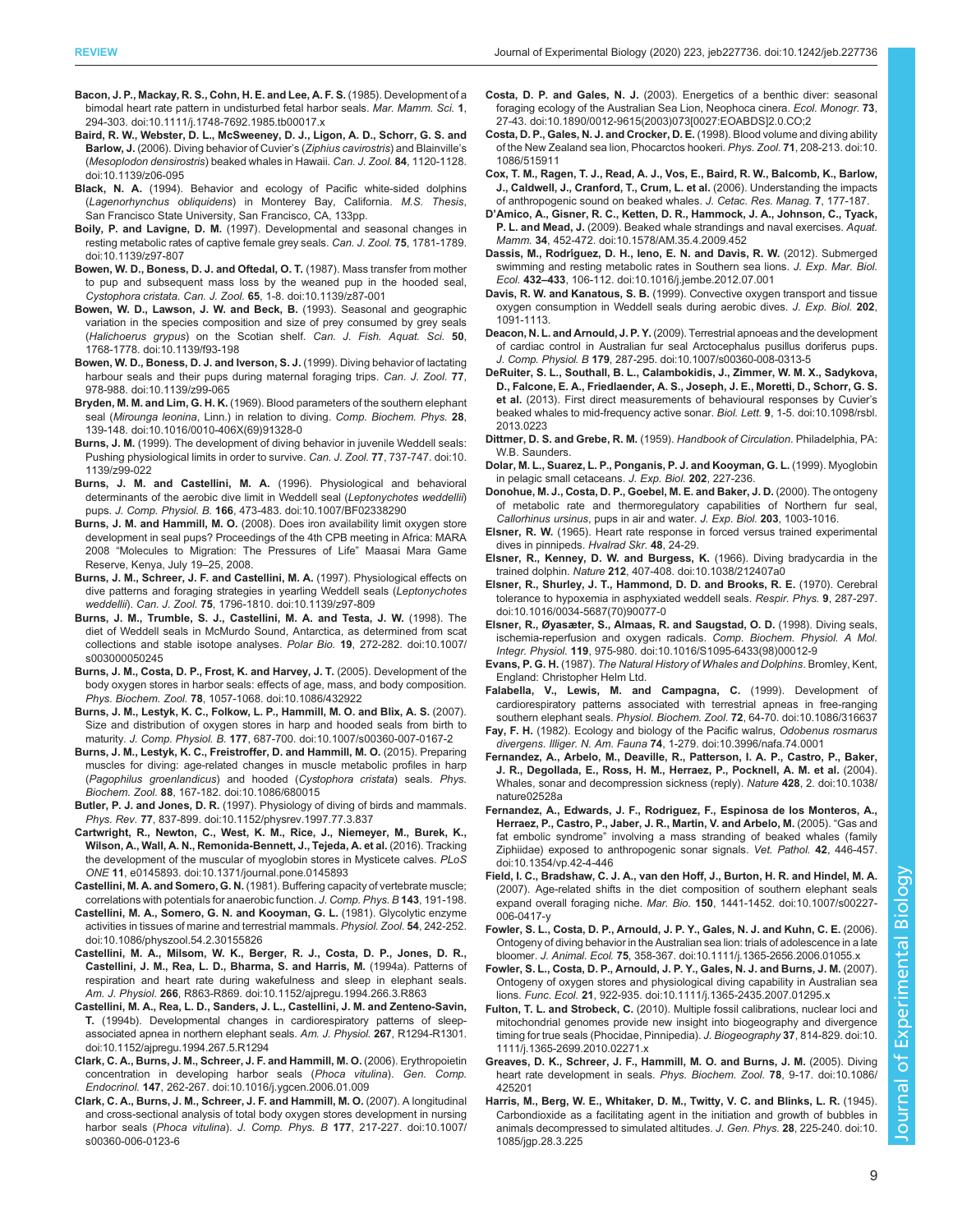- <span id="page-9-0"></span>Harrison, R. J. and Tomlinson, J. D. W. (1960). Normal and experimental diving in the common seal (Phoca vitulina). Mammalia 24, 386-399.
- [Hermes-Lima, M. and Zenteno-Sav](https://doi.org/10.1016/S1532-0456(02)00080-7)ín, T. (2002). Animal response to drastic [changes in oxygen availability and physiological oxidative stress.](https://doi.org/10.1016/S1532-0456(02)00080-7) Comp. [Biochem. Physiol. C Toxicol. Pharmacol.](https://doi.org/10.1016/S1532-0456(02)00080-7) 133, 537-556. doi:10.1016/S1532- [0456\(02\)00080-7](https://doi.org/10.1016/S1532-0456(02)00080-7)
- Hochachka, P. W. and Storey, K. B. [\(1975\). Metabolic consequences of diving in](https://doi.org/10.1126/science.163485) animals and man. Science 187[, 613-621. doi:10.1126/science.163485](https://doi.org/10.1126/science.163485)
- Hooker, S. K. and Baird, R. W. [\(1999\). Deep-diving behaviour of the northern](https://doi.org/10.1098/rspb.1999.0688) [bottlenose whale, hyperoodon ampullatus\(Cetacea:Ziphiidae\).](https://doi.org/10.1098/rspb.1999.0688) Proc. R. Soc. Lond. B 266[, 671-676. doi:10.1098/rspb.1999.0688](https://doi.org/10.1098/rspb.1999.0688)
- [Hooker, S. K., Fahlman, A., Moore, M. J., DeSoto, N. A., DeQuiros, Y. B.,](https://doi.org/10.1098/rspb.2011.2088) [Brubakk, A. O., Costa, D. P., Costidis, A. M., Dennison, S., Falke, K. J.et al.](https://doi.org/10.1098/rspb.2011.2088) [\(2012\). Deadly diving? Physiological and behavioural management of](https://doi.org/10.1098/rspb.2011.2088) [decompression stress in diving mammals.](https://doi.org/10.1098/rspb.2011.2088) Proc. R. Soc. B 279, 1041-1050. [doi:10.1098/rspb.2011.2088](https://doi.org/10.1098/rspb.2011.2088)
- Horning, M. and Trillmich, F. [\(1997\). Development of hemoglobin, hematocrit and](https://doi.org/10.1111/j.1748-7692.1997.tb00614.x) [erythrocyte values in Galapagos fur seals.](https://doi.org/10.1111/j.1748-7692.1997.tb00614.x) Mar. Mamm. Sci. 13, 100-113. doi:10. [1111/j.1748-7692.1997.tb00614.x](https://doi.org/10.1111/j.1748-7692.1997.tb00614.x)
- Hurley, J. A. and Costa, D. P. (2001). Standard metabolic rate at the surface and during trained submersions in adult California sea lions (Zalophus californianus). J. Exp. Biol. 204, 3273-3281.
- Irving, L. (1934). On the ability of warm-blood animals to survive without breathing. Sci. Mon. 38, 422-428.
- Irving, L. [\(1939\). Respiration in diving mammals.](https://doi.org/10.1152/physrev.1939.19.1.112) Physiol. Rev. 19, 112-134. doi:10. [1152/physrev.1939.19.1.112](https://doi.org/10.1152/physrev.1939.19.1.112)
- [Irving, L., Solandt, O. M., Solandt, D. Y. and Fisher, K. C.](https://doi.org/10.1002/jcp.1030070109) (1935). The respiratory [metabolism of the seal and its adjustment to diving.](https://doi.org/10.1002/jcp.1030070109) J. Cell. Comp. Physiol. 7, 137. [doi:10.1002/jcp.1030070109](https://doi.org/10.1002/jcp.1030070109)
- [Irving, L., Scholander, P. F. and Grinnell, S. W.](https://doi.org/10.1002/jcp.1030170203) (1941). The respiration of the porpoise, Tursiops truncatus. J. Cell. Comp. Physiol. 17[, 145-167. doi:10.1002/](https://doi.org/10.1002/jcp.1030170203) [jcp.1030170203](https://doi.org/10.1002/jcp.1030170203)
- [Irving, L., Peyton, L. J., Bahn, C. H. and Peterson, R. S.](https://doi.org/10.1086/physzool.36.1.30152734) (1963). Action of the heart [and breathing during the development of fur seals \(](https://doi.org/10.1086/physzool.36.1.30152734)Callorhinus ursinus). Physiol. Zool. 36[, 1-20. doi:10.1086/physzool.36.1.30152734](https://doi.org/10.1086/physzool.36.1.30152734)
- [Jeglinski, J. W. E., Werner, C., Robinson, P. W., Costa, D. P. and Trillmich, F.](https://doi.org/10.3354/meps09649) [\(2012\). Age, body mass and environmental variation shape the foraging ontogeny](https://doi.org/10.3354/meps09649) [of Galapagos sea lions.](https://doi.org/10.3354/meps09649) Mar. Ecol. Progr. Ser. 453, 279-296. doi:10.3354/ [meps09649](https://doi.org/10.3354/meps09649)
- [Jepson, P. D., Arbelo, M., Deaville, R., Patterson, I. A. P., Castro, P., Baker, J. R.,](https://doi.org/10.1038/425575a) [Degollada, E., Ross, H. M., Herraez, P., Pocknell, A. M. et al.](https://doi.org/10.1038/425575a) (2003). Gas[bubble lesions in stranded animals: Was sonar responsible for a spate of whale](https://doi.org/10.1038/425575a) [deaths after an Atlantic military exercise?](https://doi.org/10.1038/425575a) Nature 425, 575-576. doi:10.1038/ [425575a](https://doi.org/10.1038/425575a)
- [Jepson, P. D., Deaville, R., Patterson, A. P., Pocknell, A. M., Ross, H. M., Baker,](https://doi.org/10.1354/vp.42-3-291) [J. R., Howie, F. E., Reid, R. J., Colloff, A. and Cunningham, A. A.](https://doi.org/10.1354/vp.42-3-291) (2005). Acute [and chronic gas bubble lesions in cetaceans stranded in the United Kingdom.](https://doi.org/10.1354/vp.42-3-291) Vet. Pathol. 42[, 291-305. doi:10.1354/vp.42-3-291](https://doi.org/10.1354/vp.42-3-291)
- Jørgensen, C., Lydersen, C., Brix, O. and Kovacs, K. M. (2001). Diving development in nursing harbour seal pups. J. Exp. Bio. 204, 3993-4004.
- Katona, P. G., Frasz, A. and Egbert, J. [\(1980\). Maturation of cardiac control in full](https://doi.org/10.1016/0378-3782(80)90018-3)[term and preterm infants during sleep.](https://doi.org/10.1016/0378-3782(80)90018-3) Early Hum. Dev. 4, 145-159. doi:10.1016/ [0378-3782\(80\)90018-3](https://doi.org/10.1016/0378-3782(80)90018-3)
- Kleiber, M. (1975). The Fire of Life: An Introduction to Animal Energetics, p. 453. Huntington, NY: R.E. Krieger Publ. Co.
- Kooyman, G. L. (1989). Diverse Divers: Physiology and Behaviour. Berlin: Springer-Verlag.
- [Kooyman, G. L., Wahrenbrock, E. A., Castellini, M. A., Davis, R. W. and Sinnett,](https://doi.org/10.1007/BF00691568) E. E. [\(1980\). Aerobic and anaerobic metabolism during voluntary diving in](https://doi.org/10.1007/BF00691568) [Weddell seals: evidence of preferred pathways from blood chemistry and](https://doi.org/10.1007/BF00691568) behavior. J. Comp. Phys. B 138[, 335-346. doi:10.1007/BF00691568](https://doi.org/10.1007/BF00691568)
- [Kooyman, G. L., Castellini, M. A. and Davis, R. W.](https://doi.org/10.1146/annurev.ph.43.030181.002015) (1981). Physiology of diving in marine mammals. Ann. Rev. Phys. 43[, 343-356. doi:10.1146/annurev.ph.43.](https://doi.org/10.1146/annurev.ph.43.030181.002015) [030181.002015](https://doi.org/10.1146/annurev.ph.43.030181.002015)
- [Kooyman, G. L., Castellini, M. A., Davis, R. W. and Maue, R. A.](https://doi.org/10.1007/BF00689915) (1983). Aerobic [diving limits of immature Weddell seals.](https://doi.org/10.1007/BF00689915) J. Comp. Physiol. B 138, 335-346. doi:10. [1007/BF00689915](https://doi.org/10.1007/BF00689915)
- Kovacs, K. M. and Lavigne, D. M. [\(1992\). Mass-transfer efficiency between](https://doi.org/10.1139/z92-184) hooded seal (Cystophora cristata[\) mothers and their pups in the Gulf of](https://doi.org/10.1139/z92-184) St. Lawrence. Can. J. Zool. 70[, 1315-1320. doi:10.1139/z92-184](https://doi.org/10.1139/z92-184)
- [Ladds, M. A., Slip, D. J. and Harcourt, R. G.](https://doi.org/10.1093/conphys/cow074) (2017). Intrinsic and extrinsic [influences on standard metabolic rates of three species of Australian otariid.](https://doi.org/10.1093/conphys/cow074) Conserv. Physiol. 5[, cow074. doi:10.1093/conphys/cow074](https://doi.org/10.1093/conphys/cow074)
- [Lapierre, J. L., Schreer, J. F., Burns, J. M. and Hammill, M. O.](https://doi.org/10.1242/jeb.01222) (2004). [Developmental changes in cardiorespiratory patterns associated with terrestrial](https://doi.org/10.1242/jeb.01222) apnoeas in harbour seal pups. J. Exp. Biol. 207[, 3891-3898. doi:10.1242/jeb.01222](https://doi.org/10.1242/jeb.01222)
- [Leistner, H. L., Haddad, G. G., Epstein, R. A., Lai, T. L., Epstein, M. A. F. and](https://doi.org/10.1016/S0022-3476(80)80129-6) Mellins, R. B. [\(1990\). Heart rate and heart rate variability during sleep in aborted](https://doi.org/10.1016/S0022-3476(80)80129-6) [sudden infant death syndrome.](https://doi.org/10.1016/S0022-3476(80)80129-6) J. Pediatr. 97, 51-55. doi:10.1016/S0022-[3476\(80\)80129-6](https://doi.org/10.1016/S0022-3476(80)80129-6)
- [Lenfant, C., Johanson, K. and Torrance, J. D.](https://doi.org/10.1016/0034-5687(70)90076-9) (1970). Gas transport and oxygen [storage capacity in some pinnipeds and the sea otter.](https://doi.org/10.1016/0034-5687(70)90076-9) Respir. Physiol. 9, 277-286. [doi:10.1016/0034-5687\(70\)90076-9](https://doi.org/10.1016/0034-5687(70)90076-9)
- [Lestyk, K. C., Folkow, L. P., Blix, A. S., Hammill, M. O. and Burns, J. M.](https://doi.org/10.1007/s00360-009-0378-9) (2009). [Development of myoglobin concentrations and acid buffering capacity in harp](https://doi.org/10.1007/s00360-009-0378-9) ([Pagophilus groenlandicus](https://doi.org/10.1007/s00360-009-0378-9)) and hooded (Cystophora cristata) seals from birth to maturity. J. Comp. Phys. B 179[, 985-996. doi:10.1007/s00360-009-0378-9](https://doi.org/10.1007/s00360-009-0378-9)
- [Lewis, M., Campagna, C., Uhart, M. and Ortiz, C. L.](https://doi.org/10.1111/j.1748-7692.2001.tb01302.x) (2001). Ontogenetic and [seasonal variation in blood parameters in southern elephant seals.](https://doi.org/10.1111/j.1748-7692.2001.tb01302.x) Mar. Mamm. Sci. 17[, 862-872. doi:10.1111/j.1748-7692.2001.tb01302.x](https://doi.org/10.1111/j.1748-7692.2001.tb01302.x)
- [Liwanag, H. E. M., Williams, T. M., Costa, D. P., Kanatous, S. B., Davis, R. W. and](https://doi.org/10.1242/jeb.033282) Boyd, I. L. [\(2009\). The effects of water temperature on the energetic costs of](https://doi.org/10.1242/jeb.033282) [juvenile and adult California sea lions \(](https://doi.org/10.1242/jeb.033282)Zalophus californianus): the importance of [skeletal muscle thermogenesis for thermal balance.](https://doi.org/10.1242/jeb.033282) J. Exp. Biol. 212, 3977-3984. [doi:10.1242/jeb.033282](https://doi.org/10.1242/jeb.033282)
- Lockyer, C. and Morris, R. J. (1986). The history and behaviour of a wild, sociable bottlenose dolphin (Tursiops truncatus) off the north coast of Cornwall. Aquat. Mamm. 12, 3-16.
- [Lowther, A. D., Harcourt, R. G., Page, B. and Goldsworthy, S. D.](https://doi.org/10.1371/journal.pone.0074348) (2013). Steady [as he goes: at-sea movement of adult male Australian sea lions in a dynamic](https://doi.org/10.1371/journal.pone.0074348) marine environment. PLoS ONE 8[, e74348. doi:10.1371/journal.pone.0074348](https://doi.org/10.1371/journal.pone.0074348)
- [Lydersen, C. and Hamill, M. O.](https://doi.org/10.1139/z93-131) (1993). Diving in ringed seal (Phoca hispida) pups during the nursing period. Can. J. Zool. 71[, 1178-1182. doi:10.1139/z93-131](https://doi.org/10.1139/z93-131)
- [Lydersen, C., Hamill, M. O. and Kovacs, K. M.](https://doi.org/10.1139/z94-013) (1994). Diving activity in nursing bearded seal (Erignathus barbatus) pups. Can. J. Zool. 72[, 96-103. doi:10.1139/](https://doi.org/10.1139/z94-013) [z94-013](https://doi.org/10.1139/z94-013)
- MacArthur, R. A. [\(1990\). Seasonal changes in the oxygen storage capacity and](https://doi.org/10.1007/BF00258987) [aerobic dive limits of the muskrat \(](https://doi.org/10.1007/BF00258987)Ondatra zibethicus). J. Comp. Phys. B 160, [593-599. doi:10.1007/BF00258987](https://doi.org/10.1007/BF00258987)
- Martín Ló[pez, L. M., Miller, P. J. O., de Soto, N. A. and Johnson, M.](https://doi.org/10.1242/jeb.106013) (2015). Gait [switched in deep-diving beaked whales: biomechanical strategies for long](https://doi.org/10.1242/jeb.106013)duration dives. J. Exp. Biol. 218[, 1325-1338. doi:10.1242/jeb.106013](https://doi.org/10.1242/jeb.106013)
- [McCafferty, D. J., Boyd, I. L. and Taylor, R. I.](https://doi.org/10.1139/z97-219) (1998). Diving behavior of Antarctic fur seal (Arctocephalus gazella) pups. Can. J. Zool. 76[, 513-520. doi:10.1139/](https://doi.org/10.1139/z97-219) [z97-219](https://doi.org/10.1139/z97-219)
- McCord, J. [\(1985\). Oxygen-derived free radicals in postischemic tissue injury.](https://doi.org/10.1056/NEJM198501173120305) N. Engl. J. Med. 312[, 159-163. doi:10.1056/NEJM198501173120305](https://doi.org/10.1056/NEJM198501173120305)
- [Morrison, P., Rosenmann, M. and Sealander, J. A.](https://doi.org/10.1152/ajplegacy.1966.211.6.1305) (1966). Seasonal variation of [myoglobin in the northern red-backed vole.](https://doi.org/10.1152/ajplegacy.1966.211.6.1305) Am. J. Physiol. 211, 1305-1308. [doi:10.1152/ajplegacy.1966.211.6.1305](https://doi.org/10.1152/ajplegacy.1966.211.6.1305)
- Noren, D. P. [\(2002a\). Thermoregulation of weaned Northern elephant seal](https://doi.org/10.1086/342254) (Mirounga angustirostris[\) pups in air and water.](https://doi.org/10.1086/342254) Phys. Biochem. Zool. 75, [513-523. doi:10.1086/342254](https://doi.org/10.1086/342254)
- Noren, S. R. (2002b). The ontogeny of diving in bottlenose dolphins (Tursiops truncatus). PhD dissertation, UCSC.
- Noren, S. R. [\(2004\). Buffering capacity of the locomotor muscle in cetaceans:](https://doi.org/10.1111/j.1748-7692.2004.tb01194.x) [correlates with post parturition development, dive duration, and swim](https://doi.org/10.1111/j.1748-7692.2004.tb01194.x) performance. Mar. Mamm. Sci. 20[, 808-822. doi:10.1111/j.1748-7692.2004.](https://doi.org/10.1111/j.1748-7692.2004.tb01194.x) [tb01194.x](https://doi.org/10.1111/j.1748-7692.2004.tb01194.x)
- Noren, S. R. and Edwards, E. F. [\(2007\). Physiological and behavioral development](https://doi.org/10.1111/j.1748-7692.2006.00083.x) [in delphinid calves: implications for calf separation and mortality due to tuna](https://doi.org/10.1111/j.1748-7692.2006.00083.x) purse-seine sets. Mar. Mamm. Sci. 23[, 15-29. doi:10.1111/j.1748-7692.2006.](https://doi.org/10.1111/j.1748-7692.2006.00083.x) [00083.x](https://doi.org/10.1111/j.1748-7692.2006.00083.x)
- Noren, S. R. and Edwards, M. S. [\(2020\). Mature hematology in neonatal walruses](https://doi.org/10.1111/mms.12664) [supports diving alongside their mothers.](https://doi.org/10.1111/mms.12664) Mar. Mamm. Sci. 36, 595-611. doi:10. [1111/mms.12664](https://doi.org/10.1111/mms.12664)
- Noren, S. R. and Suydam, R. [\(2016\). Navigating under sea-ice promotes rapid](https://doi.org/10.1242/jeb.143644) [maturation of diving physiology and performance in beluga whales.](https://doi.org/10.1242/jeb.143644) J. Exp. Biol. 219[, 2828-2836. doi:10.1242/jeb.143644](https://doi.org/10.1242/jeb.143644)
- Noren, S. R. and West, K. [\(2017\). Muscle biochemistry of a pelagic odontocete](https://doi.org/10.1242/jeb.153668) (Stenella longirostris longirostris[\): insight into fishery-induced separation of](https://doi.org/10.1242/jeb.153668) mothers and calves. J. Exp. Biol. 220[, 1490-1496. doi:10.1242/jeb.153668](https://doi.org/10.1242/jeb.153668)
- Noren, S. R. and West, K. [\(2020\). Extremely elevated myoglobin contents in the](https://doi.org/10.1086/707538) pelagic melon-headed (Peponocephala electra[\) after prolonged postnatal](https://doi.org/10.1086/707538) maturation. Phys. Biochem. Zool. 93[, 153-159. doi:10.1086/707538](https://doi.org/10.1086/707538)
- [Noren, S. R., Williams, T. M., Pabst, D. A., McLellan, B. and Dearolf, J.](https://doi.org/10.1007/s003600000161) (2001). [The development of diving in marine endotherms: preparing the skeletal muscles](https://doi.org/10.1007/s003600000161) [of dolphins, penguins, and seals for activity during submergence.](https://doi.org/10.1007/s003600000161) J. Comp. Phys. B 171[, 127-134. doi:10.1007/s003600000161](https://doi.org/10.1007/s003600000161)
- [Noren, S. R., Lacave, G., Wells, R. S. and Williams, T. M.](https://doi.org/10.1017/S0952836902001243) (2002). The development [of blood oxygen stores in bottlenose dolphins \(Tursiops truncatus\): implications for](https://doi.org/10.1017/S0952836902001243) diving capacity. J. Zool., Lond. 258[, 105-113. doi:10.1017/S0952836902001243](https://doi.org/10.1017/S0952836902001243)
- [Noren, S. R., Cuccurullo, V. and Williams, T. M.](https://doi.org/10.1007/s00360-003-0398-9) (2004). The development of diving [bradycardia in bottlenose dolphins \(Tursiops truncatus\).](https://doi.org/10.1007/s00360-003-0398-9) J. Comp. Phys. B. 174, [139-147. doi:10.1007/s00360-003-0398-9](https://doi.org/10.1007/s00360-003-0398-9)
- [Noren, S. R., Iverson, S. J. and Boness, D. J.](https://doi.org/10.1086/430228) (2005). Development of the blood [and muscle oxygen stores in grey seals \(](https://doi.org/10.1086/430228)Halichoerus grypus): implications for [juvenile diving capacity and the necessity of a terrestrial postweaning fast.](https://doi.org/10.1086/430228) Phys. Biochem. Zool. 78[, 482-490. doi:10.1086/430228](https://doi.org/10.1086/430228)